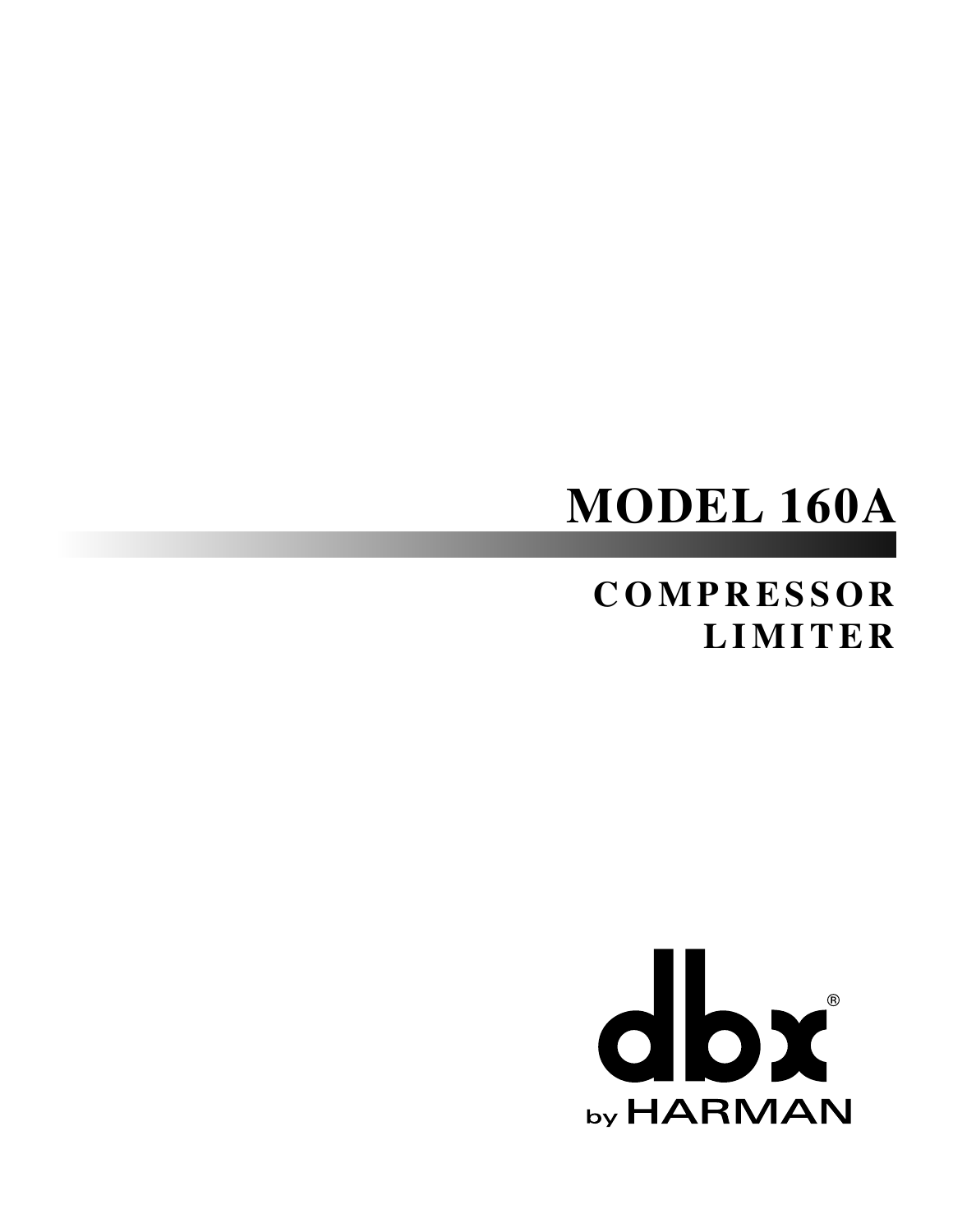# **IMPORTANT SAFETY INFORMATION**



The symbols shown above are internationally accepted symbols that warn of potential hazards with electrical products. The lightning flash with arrowpoint in an equilateral triangle means that there are dangerous voltages present within the unit. The exclamation point in an equilateral triangle indicates that it is necessary for the user to refer to the owner's manual.

These symbols warn that there are no user serviceable parts inside the unit. Do not open the unit. Do not attempt to service the unit yourself. Refer all servicing to qualified personnel. Opening the chassis for any reason will void the manufacturer's warranty. Do not get the unit wet. If liquid is spilled on the unit, shut it off immediately and take it to a dealer for service. Disconnect the unit during storms to prevent damage.

#### SAFETY INSTRUCTIONS

NOTICE FOR CUSTOMERS IF YOUR UNIT IS EQUIPPED WITH A POWER CORD.

WARNING: THIS APPLIANCE SHALL BE CONNECTED TO A MAINS SOCKET OUTLET WITH A PROTECTIVE EARTHING CONNECTION.

The cores in the mains lead are coloured in accordance with the following code:

GREEN and YELLOW - Earth BLUE - Neutral BROWN - Live

As colours of the cores in the mains lead of this appliance may not correspond with the coloured markings identifying the terminals in your plug, proceed as follows:

- The core which is coloured green and yellow must be connected to the terminal in the plug marked with the letter E, or with the earth symbol, or coloured green, or green and yellow.
- The core which is coloured blue must be connected to the terminal marked N or coloured black.
- The core which is coloured brown must be connected to the terminal marked L or coloured red.

This equipment may require the use of a different line cord, attachment plug, or both, depending on the available power source at installation. If the attachment plug needs to be changed, refer servicing to qualified service personnel who should refer to the table below. The green/yellow wire shall be connected directly to the units chassis.

| <b>CONDUCTOR</b> |                  | WIRE COLOR    |              |  |
|------------------|------------------|---------------|--------------|--|
|                  |                  | Normal        | Alt          |  |
|                  | LIVE             | <b>BROWN</b>  | <b>BLACK</b> |  |
| N                | <b>NEUTRAL</b>   | <b>BLUE</b>   | <b>WHITE</b> |  |
| E                | <b>EARTH GND</b> | GREEN/<br>YFI | GREEN        |  |

WARNING: If the ground is defeated, certain fault conditions in the unit or in the system to which it is connected can result in full line voltage between chassis and earth ground. Severe injury or death can then result if the chassis and earth ground are touched simultaneously.

#### **WARNING FOR YOUR PROTECTION READ THE FOLLOWING:**

HEED ALL WARNINGS

FOLLOW ALL INSTRUCTIONS

KEEP THESE INSTRUCTIONS

THE APPARATUS SHALL NOT BE EXPOSED TO DRIPPING OR SPLASHING LIQUID AND NO OBJECT FILLED WITHI LIQUID, SUCH AS VASES, SHALL BE PLACED ON THE APPARATUS.

CLEAN ONLY WITH A DRY CLOTH.

DO NOT BLOCK ANY OF THE VENTILATION OPENINGS. INSTALL IN AC-CORDANCE WITH THE MANUFACTURER'S INSTRUCTIONS.

DO NOT INSTALL NEAR ANY HEAT SOURCES SUCH AS RADIATORS, HEAT REGISTERS, STOVES, OR OTHER APPARATUS (INCLUDING AMPLI-FIERS) THAT PRODUCE HEAT.

ONLY USE ATTACHMENTS/ACCESSORIES SPECIFIED BY THE MANUFAC-TURER.

UNPLUG THIS APPARATUS DURING LIGHTNING STORMS OR WHEN UNUSED FOR LONG PERIODS OF TIME.

Do not defeat the safety purpose of the polarized or grounding-type plug. A polarized plug has two blades with one wider than the other. A grounding type plug has two blades and a third grounding prong. The wide blade or third prong are provided for your safety. If the provided plug does not fit your outlet, consult an electrician for replacement of the obsolete outlet.

Protect the power cord from being walked on or pinched particularly at plugs, convenience receptacles, and the point where they exit from the apparatus.

Use only with the cart stand, tripod bracket, or table specified by the manufacture, or sold with the apparatus. When a cart is used, use caution when moving the cart/apparatus combination to avoid injury from tip-over.



Refer all servicing to qualified service personnel. Servicing is required when the apparatus has been damaged in any way, such as power-supply cord or plug is damaged, liquid has been spilled or objects have fallen into the apparatus, the apparatus has been exposed to rain or moisture, does not operate normally, or has been dropped.

POWER ON/OFF SWITCH: If the equipment has a Power switch, the Power switch used in this piece of equipment DOES NOT break the connection from the mains.

MAINS DISCONNECT: The plug shall remain readily operable. For rackmount or installation where plug is not accessible, an all-pole mains switch with a contact separation of at least  $\overline{3}$  mm in each pole shall be incorporated into the electrical installation of the rack or building.

FOR UNITS EQUIPPED WITH EXTERNALLY ACCESSIBLE FUSE RECEP-TACLE: Replace fuse with same type and rating only.

MULTIPLE-INPUT VOLTAGE: This equipment may require the use of a different line cord, attachment plug, or both, depending on the available power source at installation. Connect this equipment only to the power source indicated on the equipment rear panel. To reduce the risk of fire or electric shock, refer servicing to qualified service personnel or equivalent.

If connected to 240V supply, a suitable CSA/UL certified power cord shall be used for this supply.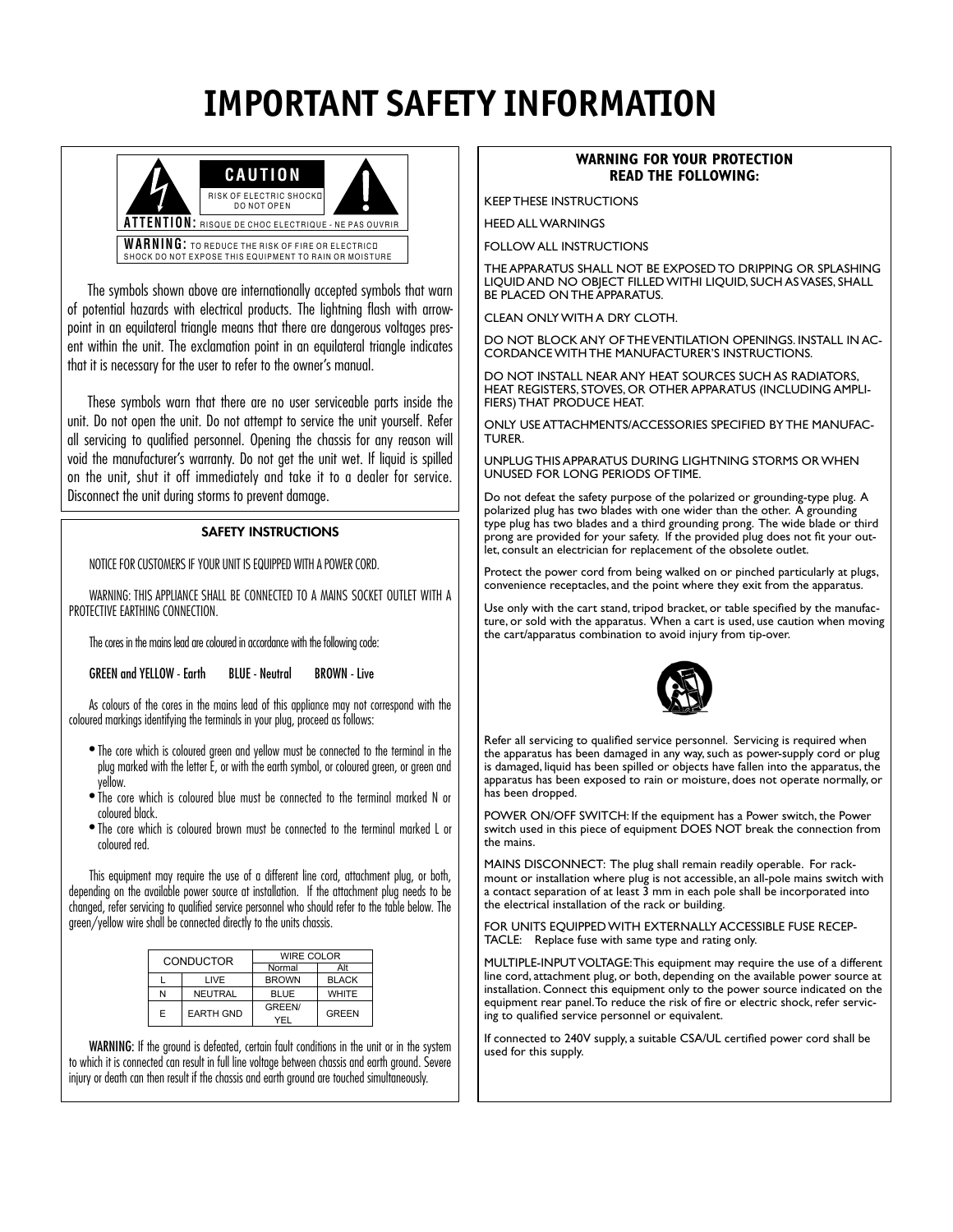# **IMPORTANT SAFETY INFORMATION**

# ELECTROMAGNETIC **COMPATIBILITY**

This unit conforms to the Product Specifications noted on the **Declaration of Conformity**. Operation is subject to the following two conditions:

- this device may not cause harmful interference, and
- this device must accept any interference received, including interference that may cause undesired operation.

Operation of this unit within significant electromagnetic fields should be avoided.

use only shielded interconnecting cables.

### U.K. MAINS PLUG WARNING

A molded mains plug that has been cut off from the cord is unsafe. Discard the mains plug at a suitable disposal facility.

### **NEVER UNDER ANY CIRCUMSTANCES SHOULD YOU INSERT A DAMAGED OR CUT MAINS PLUG INTO A 13 AMP POWER SOCKET.**

Do not use the mains plug without the fuse cover in place. Replacement fuse covers can be obtained from your local retailer. Replacement fuses are 13 amps and MUST be ASTA approved to BS1362.

If you want to dispose this product, do not mix it with general household waste. There is a X separate collection system for used electronic products in accordance with legislation that requires proper treatment, recovery and recycling

Private household in the 25 member states of the EU, in Switzerland and Norway may return their used electronic products free of charge to designated collection facilities or to a retailer (if you purchase a similar new one).

For Countries not mentioned above, please contact your local authorities for a correct method of disposal. By doing so you will ensure that your disposed product undergoes the necessary treatment, recovery and recycling and thus prevent potential negative effects on the environment and human health.

# DECLARATION OF **CONFORMITY**

Manufacturer's Name: dbx Professional Products 8760 S. Sandy Parkway Sandy, Utah 84070, USA

declares that the product:

Product name: dbx 160A Note: Product name may be suffixed by the EU.

Product option: None

conforms to the following Product Specifications:

Safety: IEC 60065 -01+Amd 1

EMC: EN 55022:2006 (N/A; Analog Product) IEC61000-4-2 IEC61000-4-3 IEC61000-4-4 IEC61000-4-5 IEC61000-4-6 IEC61000-4-8 IEC61000-4-11

Supplementary Information:

The product herewith complies with the requirements of the: Low Voltage Directive 2006/95/EC EMC Directive 2004/108/EC. RoHS Directive 2002/95/EC WEEE Directive 2002/96/EC

With regard to Directive 2005/32/EC and EC Regulation 1275/2008 of 17 December 2008, this product is designed, produced, and classified as Professional Audio Equipment and thus is exempt from this Directive.

> Roger Johnsen Vice President of Engineering 8760 S. Sandy Parkway Sandy, Utah 84070, USA Date: November 1, 2010

European Contact: Your local dbx Sales and Service Office or

 Harman Music Group 8760 South Sandy Parkway Sandy, Utah 84070, USA Ph: (801) 566-8800 Fax: (801) 568-7583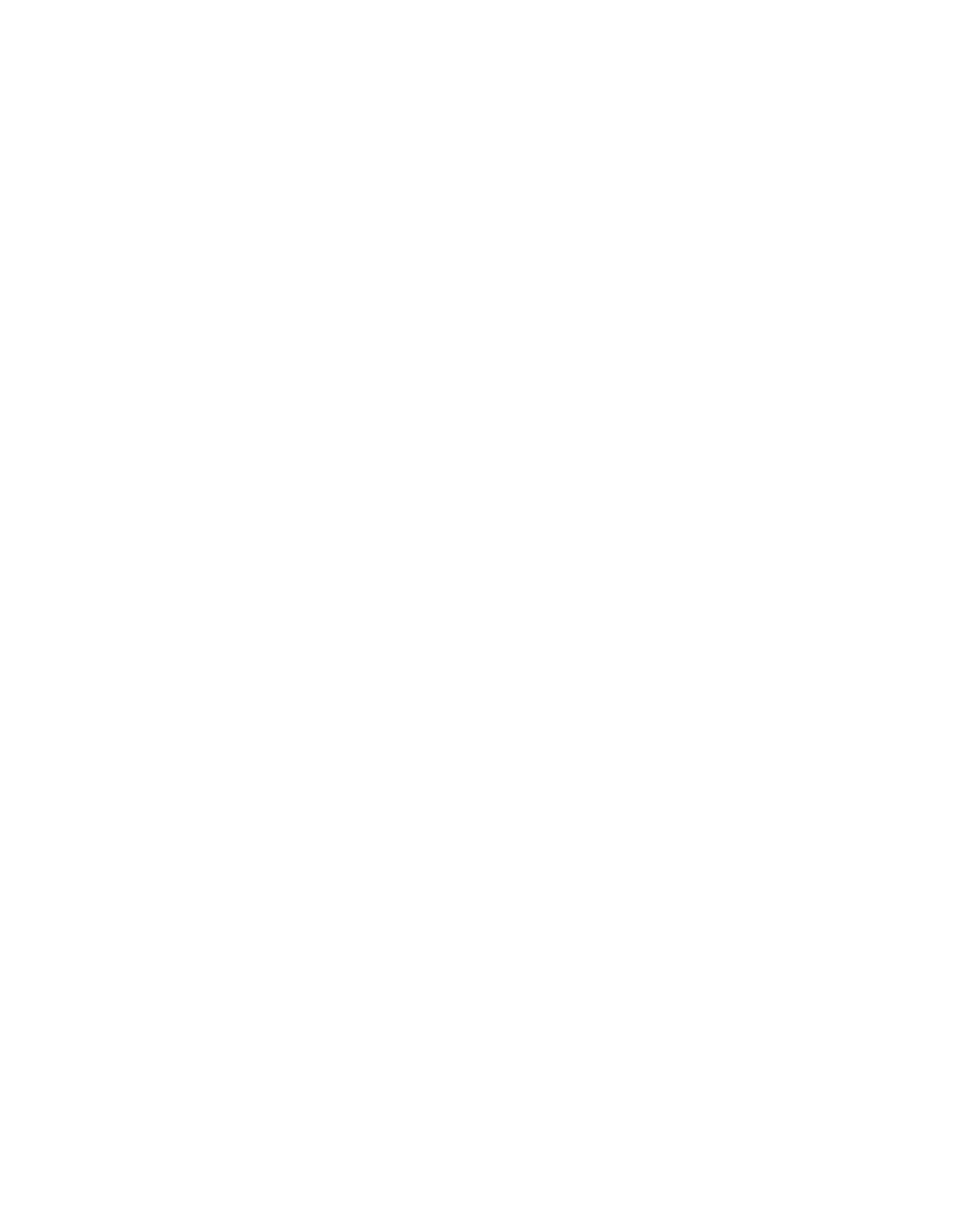# **Manual Contents**

| <b>TECHNICAL SUPPORT / FACTORY SERVICE  13</b> |  |
|------------------------------------------------|--|
|                                                |  |
|                                                |  |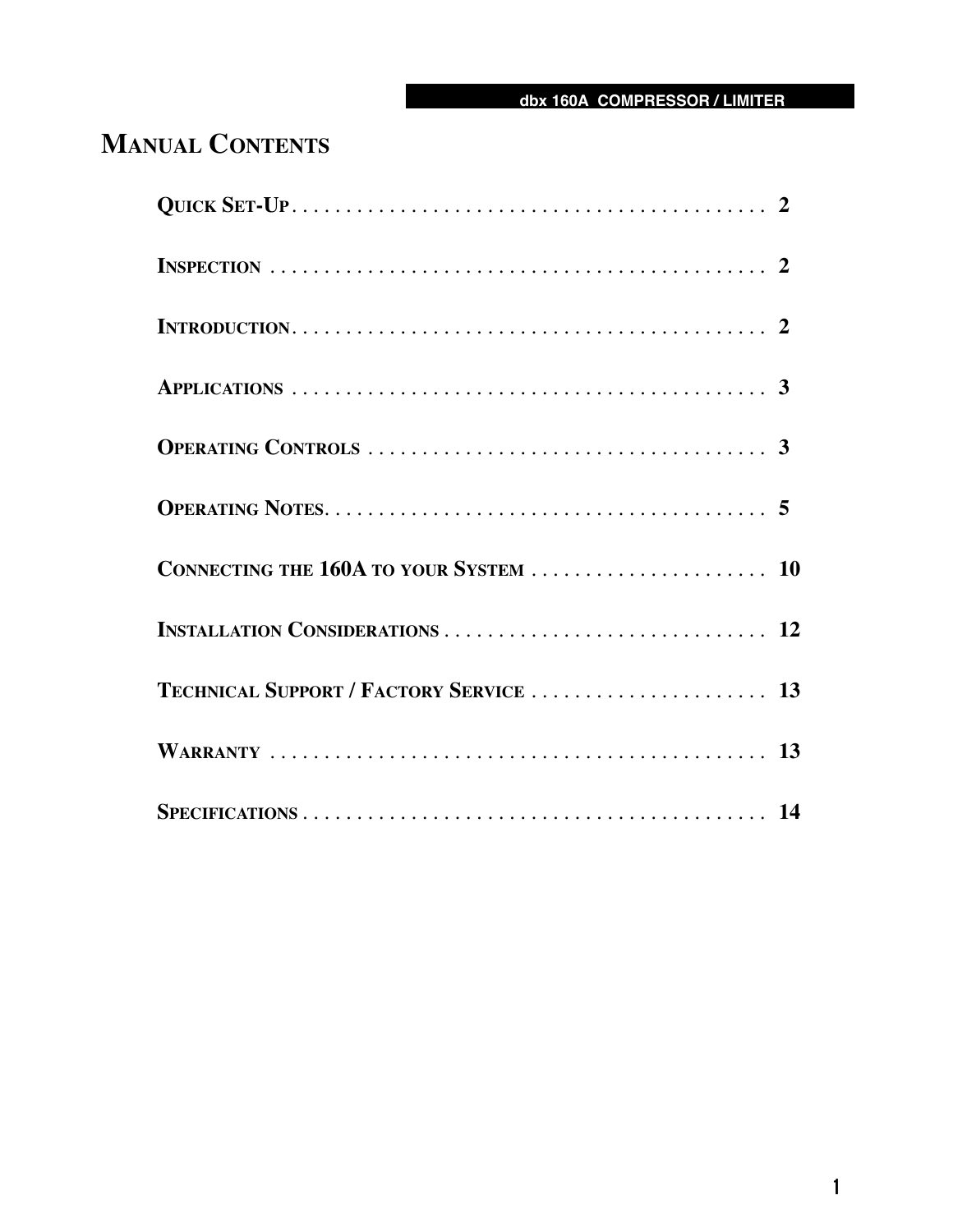### **QUICK SETUP**

To get your unit up and running as quickly as possible, do the following steps. For more detailed information, refer to the specified pages.

- Unpack and Inspect the 160A Package.
- Set Levels and Controls as Needed.
- Connect the 160A to Your System.

## **INSPECTION**

Verify that the 160A package contains the following:

- 160A Unit
- AC Power Cord
- Operation Manual (including Registration Card)

## **INTRODUCTION**

Congratulations on purchasing the dbx 160A Compressor/Limiter. We recommend you take a moment and read through the manual as it provides information that will assist you from system installation to operation to special applications. Features include:

- OverEasy®/Hard Knee Selection -- allows selection between our famous OverEasy compression curve and the classic "Hard Knee" curve popularized by the original dbx 160, 161 and 162.
- True RMS Level Detection™ -- senses the power in the program in a musical manner, much as the ear does, giving results superior to peak or average detection.
- Hardwire System Bypass Button -- allows the audio to pass even if the unit is unplugged, and is also useful for comparing the processed and unprocessed signal.
- Front Panel LINK Button -- couples two 160As together for stereo operation at the push of a button. Note: a 160A unit cannot be stereo-coupled with a dbx 160XT, 160X, 160, 161 or 162 unit.
- True Power Summing -- When two 160A units are linked together, the RMS energy of the signal presented to the linked unit is summed with the RMS energy of the signal presented to the primary unit to prevent phase cancellation of the two signals from causing unmusical compressor action.
- LED Displays -- 19-Segment LED Display for high resolution monitoring of True RMS INPUT and OUTPUT LEVELs; 12-Segment LED Display for GAIN REDUCTION (up to 40dB).
- Meter Calibration -- Input/Output meter calibration, so the 160A can be used in a variety of situations where the "0" reference is not consistent.
- XLR-type Input and Output Jacks -- because the 3-pin XLR connector has been recognized as the most durable and widely used connector for professional applications. (An optional output transformer is available.)
- Input and Output Jacks -- with the output capable of driving its own additional 600Ω load (single-ended) in addition to any load on the XLR output.
- Input Ground Lift Switch -- internally disconnects pin 1 of the input XLR jack from 160A chassis ground to eliminate any ground loop hum problems that may arise.
- Detector Input -- useful for special applications including frequency conscious compression in which an external equalizer is used.
- DC-controlled Parameters -- the signal does not pass through any of the parameter controls. Instead a DC voltage controls all functions; this eliminates any possibility of potentiometer noise developing over time.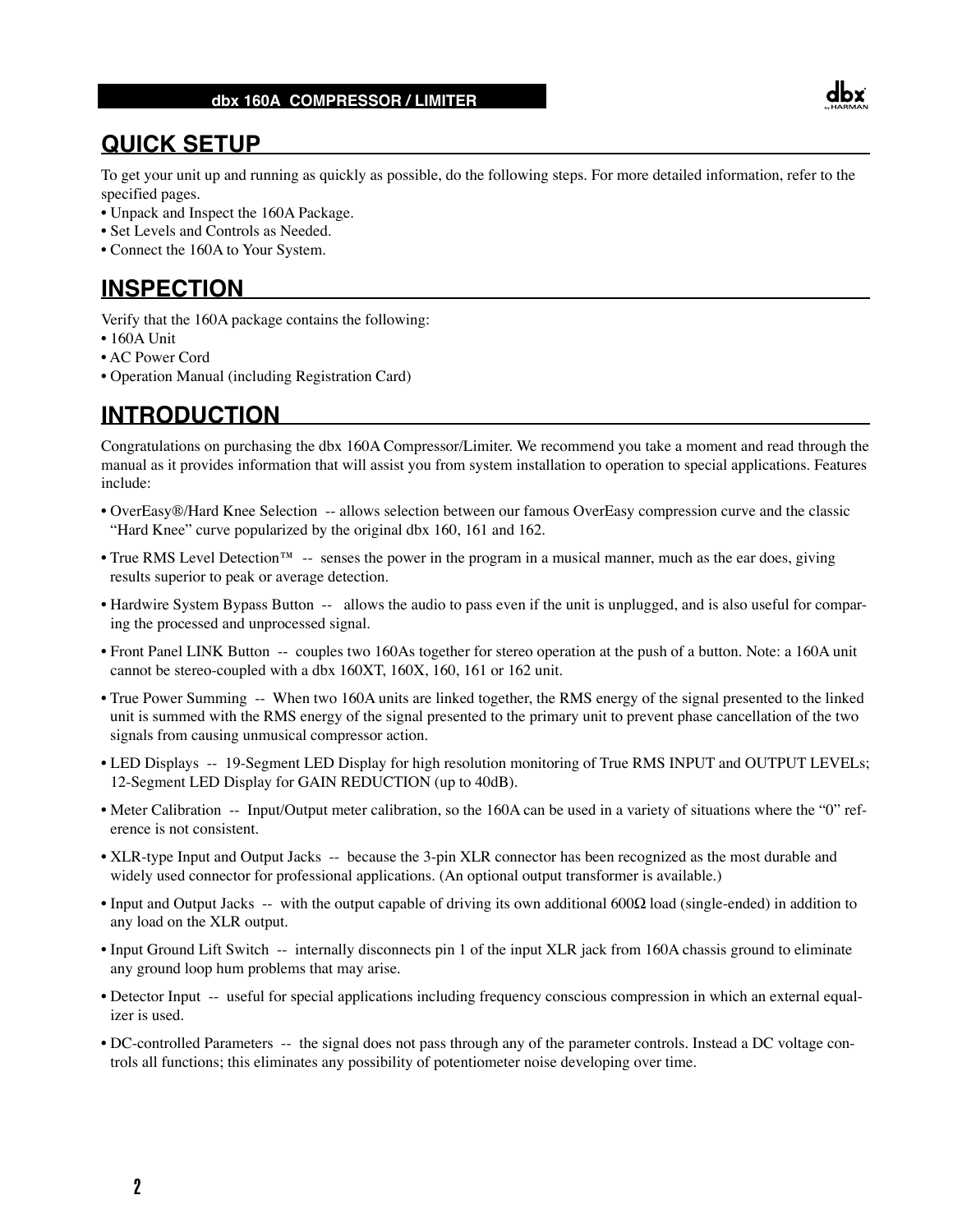# **APPLICATIONS**

The dbx 160A is capable of handling a wide range of applications. In the studio, the 160A can be used on everything from vocals to percussion. In live sound reinforcement, the 160A can allow the engineer to get that "fat studio sound" out of the drum kit or provide protection limiting for the speakers. It is also an excellent line driver, perfect for sending signals down long cables to power amp stacks or from remote broadcast trucks. In radio or television broadcast, the 160A will produce stable voice levels, even with non-professional subjects.

# **OPERATING CONTROLS**



#### **BYPASS Button and LED:**

Depress this button to create a"hard-wire bypass" of the 160A's circuitry (i.e., unaltered input signal will pass through the unit even if it is unplugged).

In Bypass mode, the input is sent directly to the output, bypassing the 160A's processing and controls and presenting unaltered input signal at the 160A's OUTPUT. Bypass mode is especially useful for making comparisons between processed and unprocessed signals.

The BYPASS LED turns On in Bypass mode if the 160A is being provided with AC power.

#### **LINK Button and LED:**

When two 160As are connected via their rear panel STEREO STRAPPING jacks, depressing the LINK button on one 160A of the stereo pair determines that the other 160A will be the Host (i.e., the controlling unit).

*Note: When two 160As are strapped together and the LINK buttons on both units are NOT depressed, the 160As DO NOT operate independently*  because the "ring" of the strapping cable still sums the audio of each unit. The strapping cable must be removed for proper single-channel operation. If *both LINK buttons are depressed, both units will be bypassed (i.e., fixed at unity gain).*

The LED above the LINK button turns On when the 160A is in Link mode, indicating that the front panel functions (with the exception of BYPASS and LEVEL display) are deactivated and under control of the Host 160A.

#### **THRESHOLD Control:**

Adjust this knob to set the threshold of compression -40dBu (7.8mVRMS) to +20dBu (7.8VRMS).

#### **OverEasy Button:**

Depress this button to select the OverEasy® compression characteristic. The amber THRESHOLD LED turns On when the signal is in the OverEasy region. When this button is out, the 160A operates as a hard knee compressor/limiter.

In Hard Knee mode, the threshold of compression is defined as that point above which the output level no longer changes on a 1:1 basis with changes in the input level. See Figure 1.

In OverEasy mode, the threshold of compression is defined as the middle of the OverEasy threshold region, that is, "half-way" into compression, as shown in Figure 2.

#### **THRESHOLD LEDs:**

These three LEDs indicate the relationship of the input signal level to the threshold of compression. The green "BELOW" LED is On when the signal is below threshold and the red "ABOVE" LED is On when the signal is above threshold. When the 160A is switched to OverEasy mode, the amber LED is On when the signal is in the OverEasy region (See Figure 2).

#### **COMPRESSION RATIO Control:**

Rotate this control clockwise to increase the amount of compression from 1:1 (no compression) up to infinity:1 (no increase in output level, regardless of input level increases above threshold); further clockwise rotation increases compression into the INFINITY+ region, up to a maximum of 1:1 (i.e., a 1dB increase in input level above threshold causes a 1dB decrease in output level). In the INFINITY+ region, the 160A inverts the program dynamics for special effects.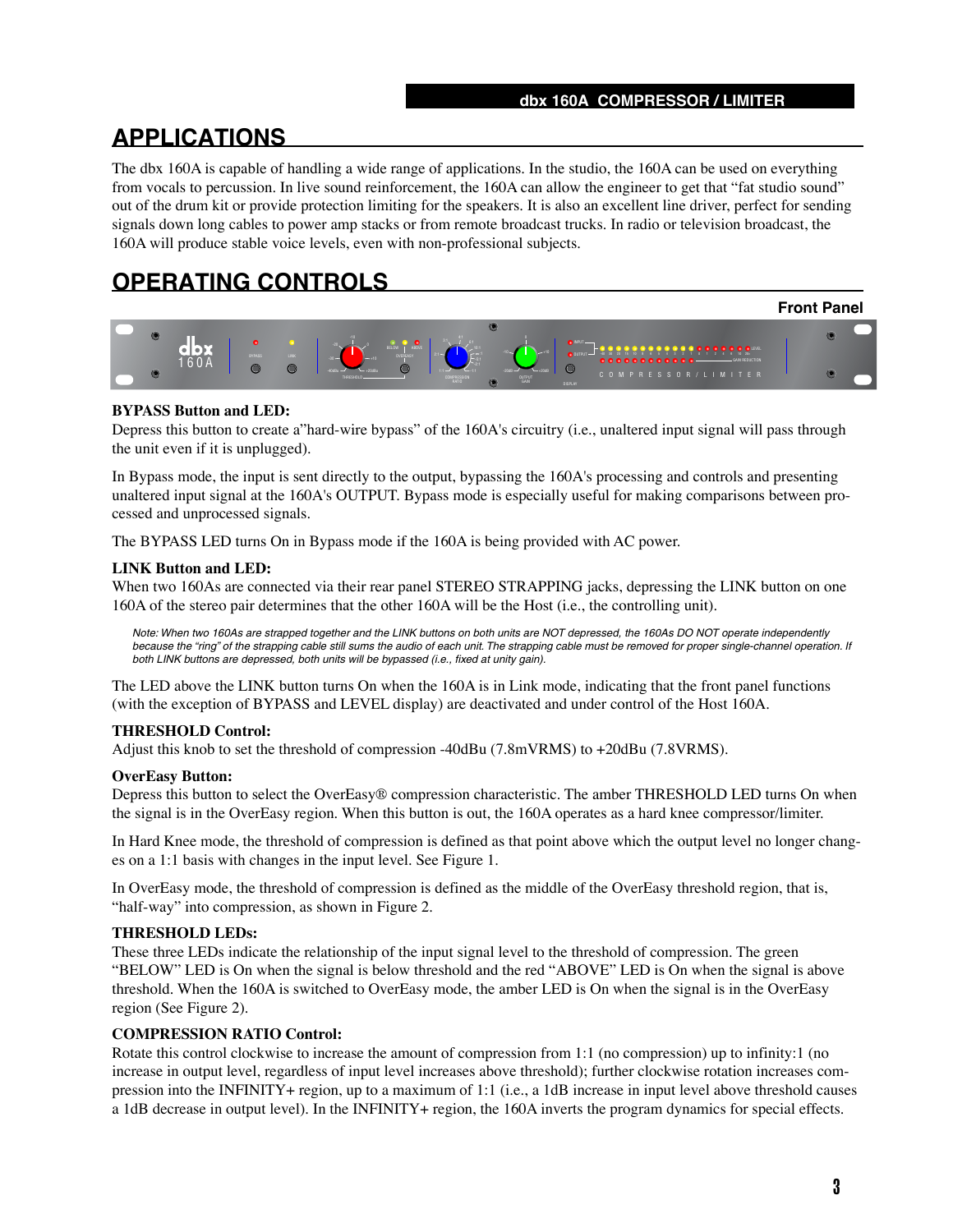





#### **OUTPUT GAIN Control:**

Adjust this control to vary the amount of fixed gain (up to +20dB) in the 160A's output amplifier stage. The OUTPUT GAIN control does not interact with the threshold of compression.

#### **DISPLAY Button and LED:**

Depress this button to make the upper LED array display the INPUT LEVEL to the 160A. With the button out, the OUTPUT LEVEL is displayed. A pair of LEDs immediately above the DISPLAY button indicates the selected display.

#### **INPUT/OUTPUT LEVEL and GAIN REDUCTION Displays:**

The upper row of 19 LEDs displays either the INPUT or OUTPUT LEVEL, as selected with the DISPLAY button. This display is factory set so that 0dB is equivalent to +4dBu input or output level (1.23VRMS), but may be reset with the rear panel METER CALIBRATION trimmer. (See following pages.)

The lower row of 12 LEDs displays up to 40dB of GAIN REDUCTION (although the 160A is actually capable of delivering up to 60dB of gain reduction). Note that fixed gain changes due to the OUTPUT GAIN control are not displayed of the GAIN REDUCTION LEDs but are reflected in the OUTPUT LEVEL display. on). Note that fixed gain changes due reduction). Note that fixed gain changes due to the OUTPUT GAIN control are

#### **Rear Panel**

dbx



#### **INPUT (BALANCED) Jacks:**

The Tip/Ring/Sleeve phone jack and XLR-type jack are wired in parallel; either INPUT will accept an audio signal for processing by the 160A. The phone jack accepts a standard TRS 1/4" phone plug for a balanced input source, or a 2-circuit (Tip/Sleeve) 1/4" phone plug for an unbalanced source. The XLR-type jack is wired pin 2 HOT (+), pin 3 COLD (-) and pin 1 GROUND.

#### **OUTPUT (BALANCED) Jack:**

The 160A's OUTPUT (BALANCED) jack is driven by a floating active-balanced amplifier that simulates a true transformer output. This allows for the load at the OUTPUT to be either balanced with respect to ground, or single-ended to ground (unbalanced) with very little difference (less than 0.5dB) in output level. For proper unbalanced operation, the unused pin (either pin 2 or 3) MUST be grounded.

Nominal output signal level is +4dBu into 600Ω, and typical maximum output level is +25dBu into 600Ω. This jack accepts XLR-type connectors, wired pin 2 HOT (+), pin 3 COLD (-), and pin 1 chassis ground.

For applications which require a "true" transformer output, an optional output transformer can be installed. Contact our Customer Service Department at the phone number listed on the back cover for details. If outside the United States, contact your dbx distributor.

#### **OUTPUT (UNBAL) Jack:**

The 160A has a separate single-ended (unbalanced) output amplifier capable of driving a  $600\Omega$  (or greater) load to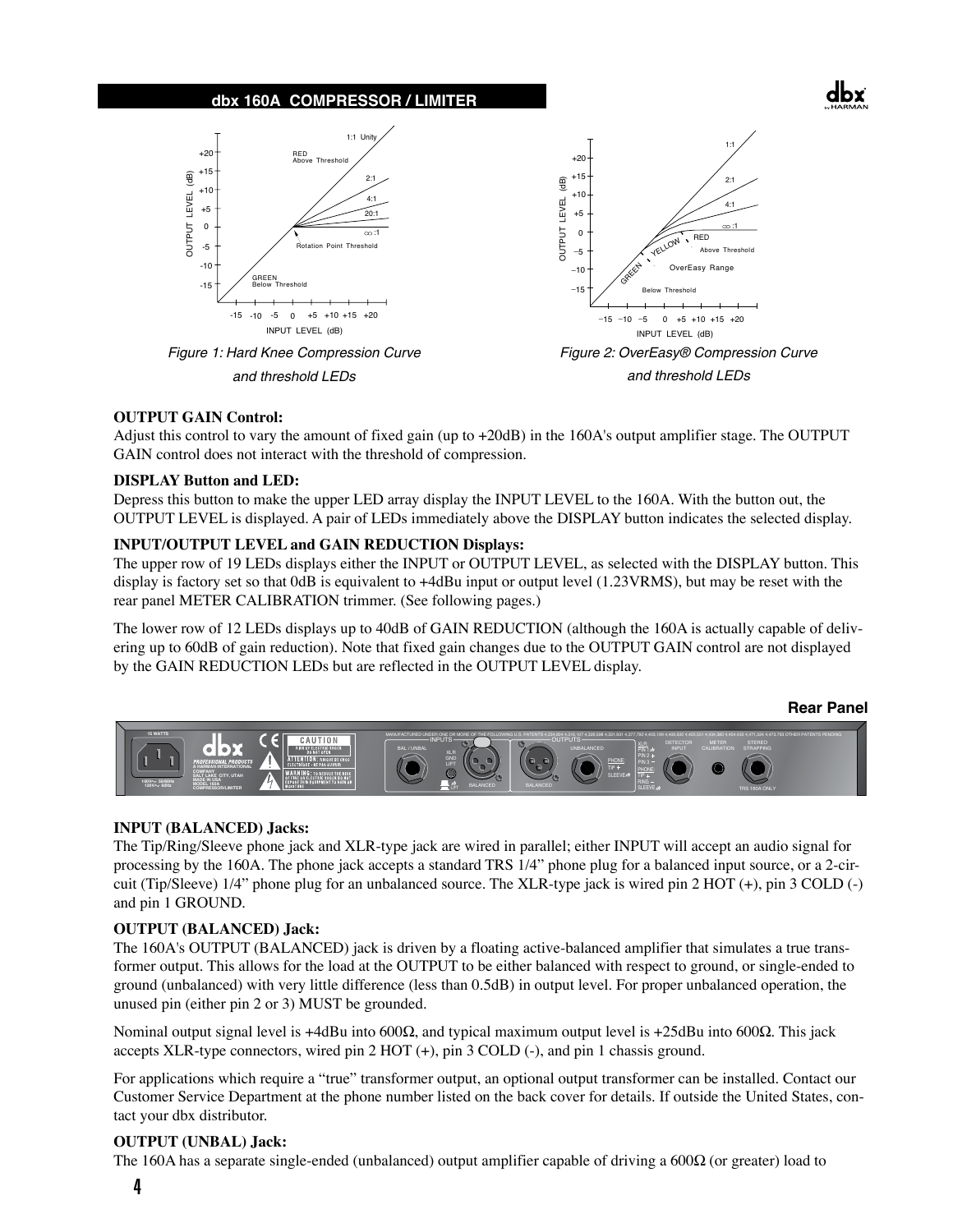+24dBu. This jack accepts 1/4" phone plugs. In normal operation the TRS phone jack is internally wired with the TIP HOT (+), and the RING and SLEEVE connected to ground. In Bypass mode, however, the RING is connected to the COLD (-) leads of the input jacks, to allow for balanced connections.

#### **GROUND (GND) Lift Switch:**

This switch allows for troubleshooting hum (line interference) caused by ground loops. In the "GND" position, pin 1 of the input XLR-type jack is connected to the 160A's chassis ground. In the "LIFT" position it is disconnected.

#### **DETECTOR INPUT Jack:**

This Tip/Ring/Sleeve phone jack accepts a standard TRS 1/4" phone plug, and is of the "normalling" type (i.e., when a phone plug is inserted, the detector input is no longer connected in parallel with the audio input.) The DETECTOR INPUT jack accepts balanced or unbalanced sources, independent of other jacks.

#### **METER CALIBRATION Control:**

This screwdriver-adjustable trimmer may be used to precisely calibrate the front panel's upper LED display so a 0dB INPUT or OUTPUT indication is equivalent to any signal from -15dBu (138mVRMS) to+10dBu (2.45VRMS).

#### **STEREO STRAPPING Jack:**

When a TRS (Tip/Ring/Sleeve) 1/4" phone plug patch cable is inserted between two 160As, stereo strapping can be achieved by depressing the LINK switch on one unit only. This will provide accurate processing for stereo programming.

#### **AC Power Jack:**

This jack accepts an IEC-type power cord (as shipped with the unit). Plug the cord into the unit and mains power. Note that the 160A does not have a power switch. It is recommended that the 160A be "On" at all times. Power consumption is low. If you do not plan to use the 160A for an extended period of time, unplug it.



*Warning: Be sure to verify both your actual line voltage and the voltage for which your Model 160A was wired, as indicated on the rear panel of your unit. Connection to an inappropriate power source may result in extensive damage which is not covered by the warranty.*



## **OPERATING NOTES**

### **Basic Operation**

#### **Using the THRESHOLD Control**

In Hard Knee mode (OVEREASY button out), THRESHOLD sets a reference level above which input signals will be processed by the 160A's gain change circuitry in the manner defined by the setting of the RATIO control. Input signals which fall below this level will pass through the 160A unprocessed (except for fixed gain changes directed by the OUTPUT GAIN control). **See Figure 1.(Page 4)**

In OverEasy Mode (OVEREASY button depressed), signals begin to gradually activate the 160A's gain change circuitry as they approach the THRESHOLD reference level and they do not get fully processed in the manner defined by the RATIO control until they have passed somewhat above the THRESHOLD reference level. In OverEasy mode there is no distinct point at which processing begins, and the THRESHOLD setting corresponds to a point on the input/output transfer curve midway between the onset of processing and that point at which the transfer curve corresponds to the setting of the RATIO control. Figure 2 shows the OverEasy compression curves and how they correlate with the THRESHOLD LEDs.

*Note: The THRESHOLD setting always relates to the signal level seen by the 160A's DETECTOR circuitry. In normal operation (i.e., sending audio to the INPUT jack only), the 160A actually responds to the DETECTOR INPUT which is wired internally in parallel to the INPUT. This concept is important to understand because the parallel connection is broken when you insert signal into both input jacks. In this case, as you might suspect, the signal present at the DETECTOR INPUT determines how the 160A processes the signal coming into its INPUT (refer to Sidechain Applications, page 8) Note that the DETECTOR INPUT does not feed signal to the OUTPUT and therefore cannot be used as a substitute for the INPUT.*

#### **Using the COMPRESSION RATIO Control**

When an input signal is above the THRESHOLD reference level, the setting of this control determines the number of decibels by which the input signal must change in level to produce a 1dB increase in the signal level at the output of the 160A. A setting of 2:1 indicates an input:output ratio wherein a 2dB increase in signal (above threshold) will produce a 1dB increase in output signal. A setting of  $\infty$ :1 indicates that an infinite increase in input level would be required to raise the output level by 1dB. In other words, the output level stays constant when the input signal rises above threshold. The 160A's RATIO control covers the entire range from 1:1 to  $\infty$ :1 and, in addition, goes to Infinity+ (negative) ratios. At a setting of -1:1, the above threshold input signal must increase by 1dB in level to decrease the signal at the output of the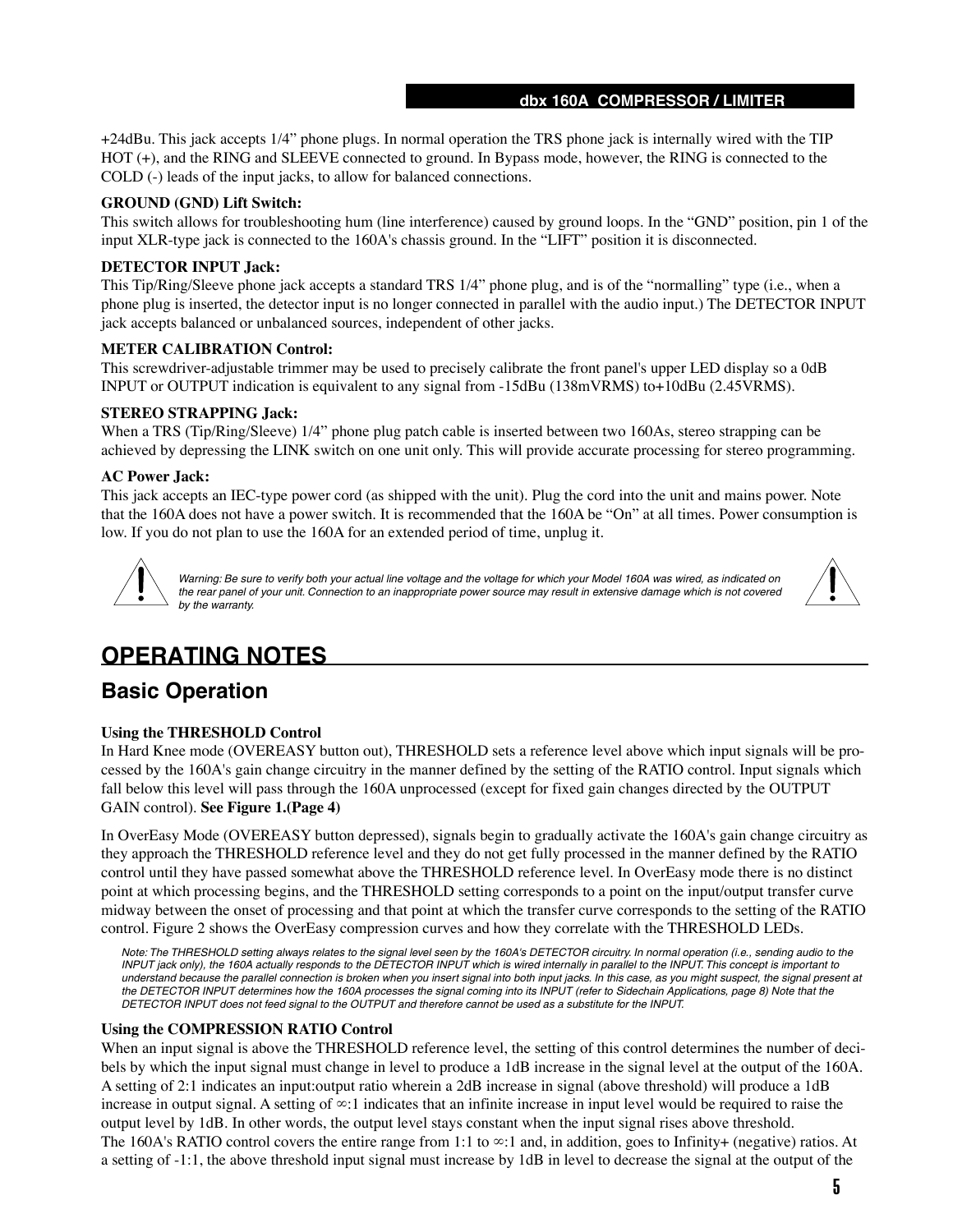



*Figure 3: Ratio Control and Infinity+ (Negative) Ratios*

160A by 1dB. See Figure 3 above. The control curve of the RATIO potentiometer has been designed to provide total operator control, with scale expansion at the subtle lower ratios for easy, repeatable settings.

#### **METER CALIBRATION Control:**

The INPUT/OUTPUT LEVEL display in the 160A is factory-calibrated to indicate "0" when the signal is +4dBu (1.23VRMS) at either the input or output of the 160A, depending on the position of the DISPLAY button. (The METER CALIBRATION control does not affect the GAIN REDUCTION LEDs.)

To recalibrate the LEVEL display, depress the DISPLAY button to meter the INPUT LEVEL, and feed a 1kHz signal at the selected nominal operating level (the level desired for a "0dB" meter indication) to the 160A's INPUT. Then adjust the rear panel METER CALIBRATION control until the meter indicates "0dB."

### **Specific Applications**

*Note: Control settings for each application are suggested as a starting point. Adjust them for your requirements.*

#### **Smoothing Out Variations in Microphone Levels**

Variations in signal level can occur when the distance between a vocalist and a mic changes, or when the dynamics of a voice changes relative to a vocalist's range. To smooth out these variations, start with the 160A in OverEasy mode and adjusted for a low to medium COMPRESSION RATIO (e.g., 4:1). Adjust the THRESHOLD control so that the GAIN REDUCTION meters show 6dB to 10dB of gain reduction, then increase COMPRESSION RATIO if necessary. Due to the gentle OverEasy characteristic of your 160A you will find that even fairly high ratios are handled transparently.

#### **Smoothing Out Variations (and Increasing Sustain) in Musical Instrument Levels (e.g., Bass Guitar, Electric Guitar, Synthesizer)**

To achieve a smoother electric (or electronic) bass sound, compress the instrument's output with a COMPRESSION RATIO of approximately 4:1, then adjust the THRESHOLD control for 10dB to 12dB of gain reduction. Compression lessens the loudness variations among the strings and increases the bass' inherent sustain. Other instruments, such as horns, vary in loudness depending on the note being played, and benefit similarly.

To control untimely volume shifts in "hot" guitar or synth parts and to keep them from overloading your tape deck or mixer during recording and live performances, start with the COMPRESSION RATIO at approximately 5:1 and the THRESHOLD set to the average maximum level of the track -- this will ensure that only the offending "hot" part is compressed. Adjust both controls as necessary.

To add sustain to guitar or synthesizer string sounds, begin with a higher COMPRESSION RATIO (from 10:1 to  $\infty$ :1), then adjust the THRESHOLD control to taste. For example, you can use a compressor to alter the envelope of a synth patch to create an otherworldly synth pad that has just the right amount of body and soul without losing its initial impact: begin with a synth sound that has a bite on its attack, but ends with a long release time. While playing slow, but steady, synth stabs or chords, compress the sound heavily; adjust the THRESHOLD to taste and toggle between OverEasy and Hard Knee modes to hear the effect each mode has on the attack and release of the envelope. Heavy compression of guitars and synths, as they are being recorded to digital formats, can often help revive their sense of "analog life."

Negative ratios alter the envelope of a sound differently than high compression ratios. With the 160A in the path of a synth or guitar, set the COMPRESSION RATIO -1:1, -2:1 or -5:1. Methodically strike a series of chords and listen to how the compression softens the attack and quickens the release. Adjust the THRESHOLD and experiment with different types of sounds and 160A settings.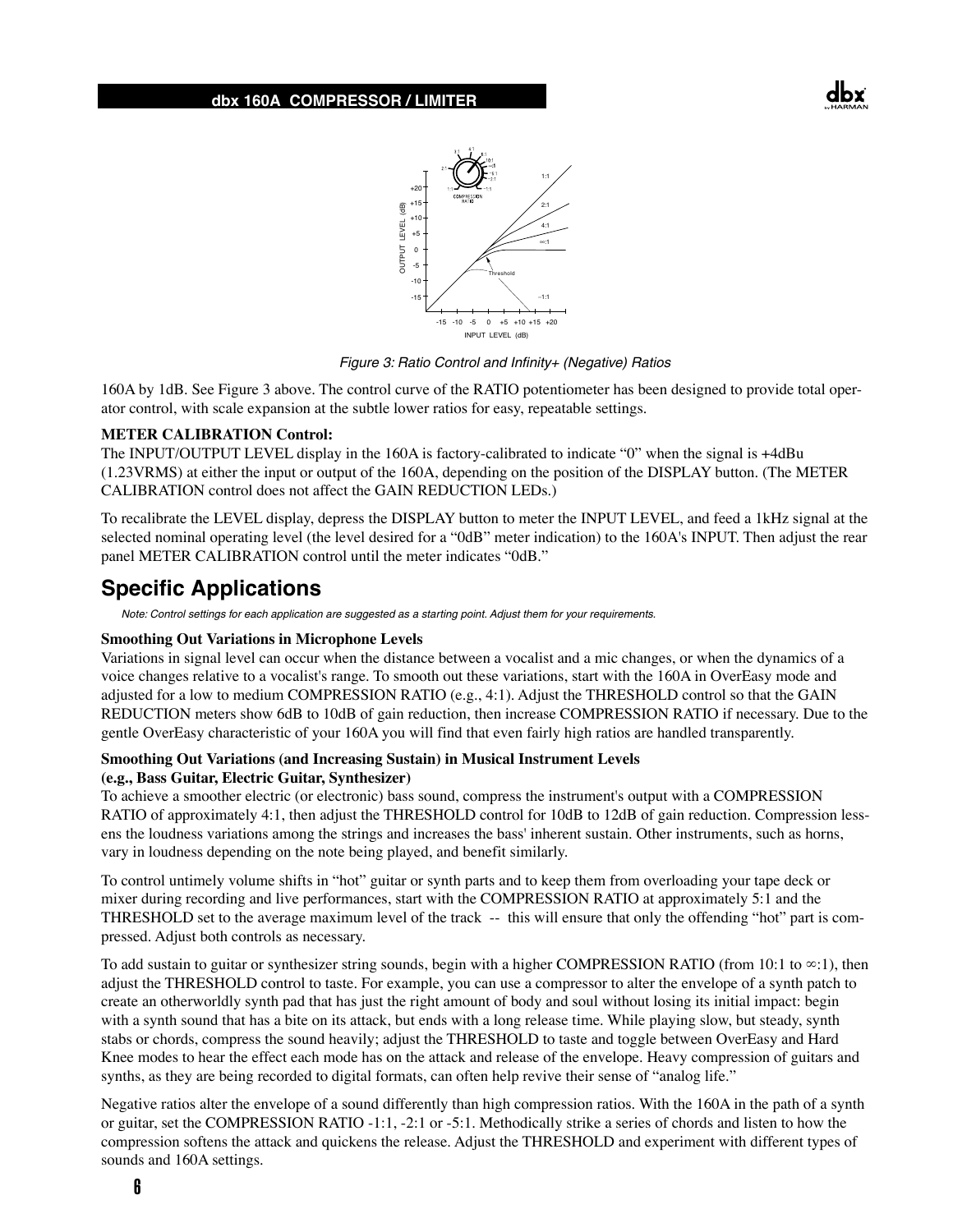Negative ratios can also be used to prevent musicians from continually increasing the volume of their instrument (e.g., in live applications where there is no sound engineer to control the house levels). With their signal compressed by a negative COMPRESSION RATIO, each volume increase initiated at the instrument or amp would actually decrease the volume level at the final mix.

#### **Fattening Kick Drums and Compressing Other Drums**

Weak, flabby kick drums often have too much boom, and not enough slap. To tighten them up, start with the 160A adjusted for a medium to high COMPRESSION RATIO (e.g., 6:1), adjust the THRESHOLD control so that the GAIN REDUCTION meters show 15dB of gain reduction, then increase the COMPRESSION RATIO if necessary. In OverEasy mode, the 160A takes slightly longer to react than in Hard Knee mode, and will therefore emphasize the slap at the beginning of the note and reduce the boominess of its body. The 160A also works well for tightening snare drums and tom toms and can be used with drum machines to effectively alter the character of any electronic drum sound.

For drum kit submixes (e.g., mixing multiple drum tracks to two tracks while using two 160As for compression), consider backing off the COMPRESSION RATIO on each 160A (down to 2:1) to avoid an excess of cymbal "splattering." In larger multitracking systems, compress the kick and snare separately. A further possibility (if you have two more compressors) is to heavily compress a stereo submix of toms and leave the remaining percussives unaffected.

#### **Raising a Signal Out of a Mix**

Since reducing dynamic range increases the average signal level by a small amount, a single track can be raised out of a mix by boosting its level slightly and applying compression. Start with a 2:1 COMPRESSION RATIO and a relatively low THRESHOLD setting (-20dB). Adjust both controls as necessary.

Compressors have also been used to bring vocals to the forefront of a mix in volume-restricted studios (e.g. home studios). Start by adding a foam windscreen to the mic (if it doesn't have one). Set the COMPRESSION RATIO to 10:1 and the THRESHOLD to -10dB. With your mouth approximately 2 inches from the mic, sing the vocal part, but with less volume than normal. Use phrasing to give the part some intensity. An equalizer (e.g., a dbx 20 or 30 Series Graphic Equalizer) or a vocal effects device (e.g., reverb, delay, distortion) can be added to further toughen the performance.

It is also possible to separate certain vocals or instruments from a mono program already mixed: refer to frequencyweighted compression on page 8.

*Note: When compressing a stereo program with a pair of 160As, the factors affecting a compression curve and the actual COMPRESSION RATIO and THRESHOLD settings, are like those previously covered with reference to single channels of program material. However, it will generally be found that large amounts of compression are more audible in a mixed stereo program than they might be on the separate tracks that were mixed to create the program.*

#### **Preventing Analog Tape Saturation**

With programs of widely varying levels, compression can prevent recording levels (e.g., cymbal tracks in a final mix or drum kit submix) from saturating tape tracks (see frequency-weighted compression, below).

#### **Preventing Digital Overload**

Some digital recorders and samplers produce audible distortion when they exceed their headroom (i.e., the range above their normal operating level). The 160A effectively ensures that audio input does not overload a digital recorder's D/A (digital-to-analog) converters. The 160A can perform this compression quietly enough for all digital media. Set the 160A for limiting with Hard Knee mode On, the COMPRESSION RATIO to ∞:1, and set the THRESHOLD 2 to 3dB below the overload point of the recorder.

#### **Speaker Protection (Auditoriums, Churches, Mobile DJs and Sound Systems)**

Compressors are frequently used to prevent excessive program levels from damaging drivers in a sound-reinforcement system (whether you're doing auditorium, church, or club sound engineering, or are a mobile DJ for small dances, or like to push the limits your home's audio entertainment center). Set the 160A for limiting (Hard Knee mode On, with a COMPRESSION RATIO of 10:1 or greater) and adjust the THRESHOLD to provide 15dB or more of compression (just a few dB below the input clip). For low-level signals, the 160A won't change gain, but if large signals come along, the gain will be reduced to prevent clipping and save sensitive system components from excessive heat buildup or other type of damage.

In circumstances where the 160A is expected to cause no change in gain unless an emergency arises (wildly excessive levels), some operators set Hard Knee mode On, the COMPRESSION RATIO to ∞:1, and the THRESHOLD to the highest permissible level.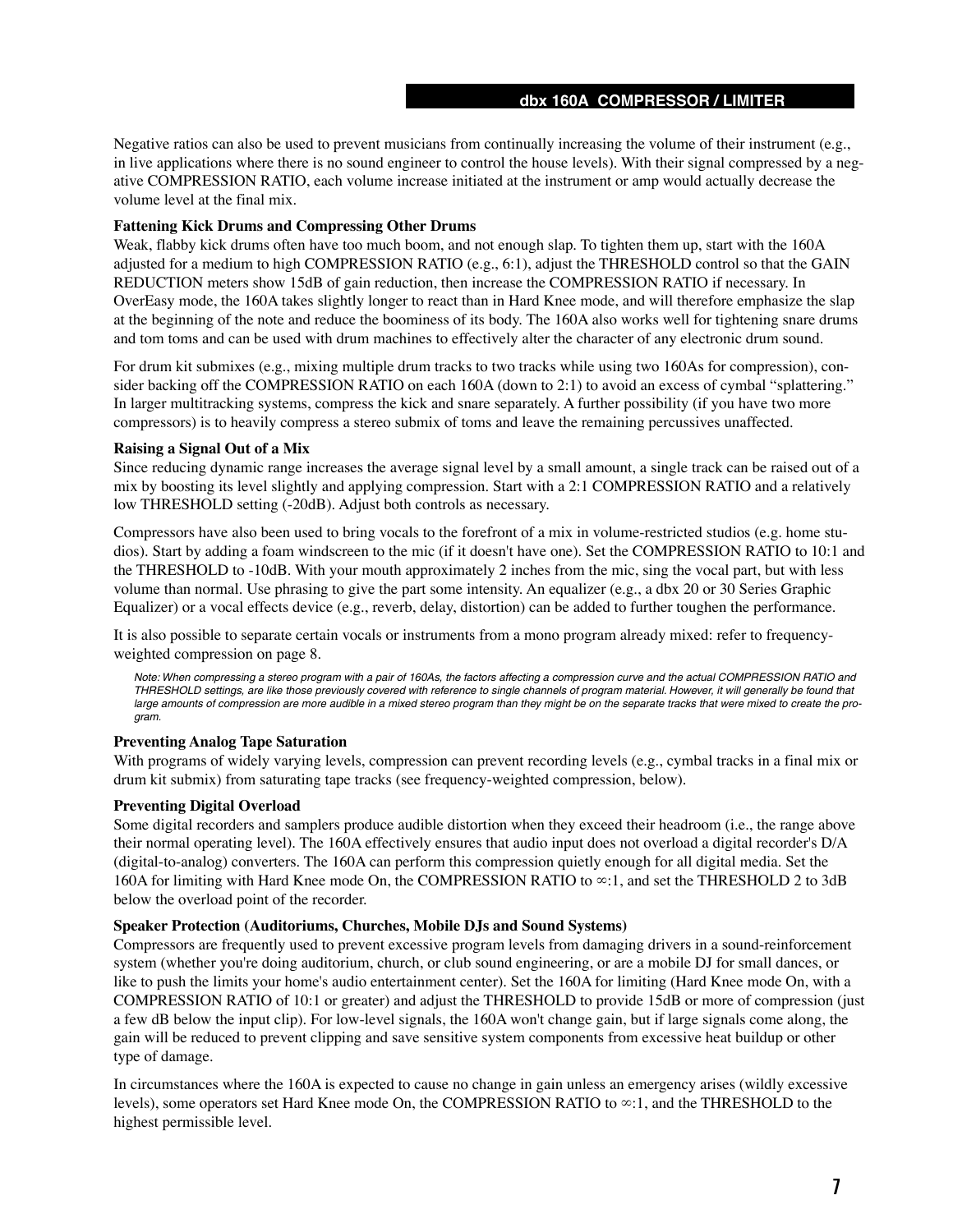As a general rule, compressors should be as close to the amplifiers as possible in the signal chain. If the 160A is placed before the EQ (equalizer), for example, a potentially damaging boost in the EQ won't be seen by the 160A and the speakers may be damaged. (see Multi-way speaker systems, page 9.) For maximum sound pressure levels, large sound reinforcement systems frequently use a separate compressor on each output of the electronic crossover(s). For a stereo sound-reinforcement system, stereo strapping cables should be run between the 160As in each band (low-low, mid-mid, etc.).

#### **Raising Average Level in PA Systems**

Limiting (i.e., compression at high ratios like ∞:1) also benefits intelligibility by allowing low-level input signals to be reproduced through the system at higher volume. In a musical performance, this provides additional intimacy as the vocalist's whispers are heard clearly at every seat in the house. The OverEasy curve available with the 160A permits a very high amount of compression (COMPRESSION RATIO of 10:1 or greater) to be used in many situations. This allows dynamic speakers, vocalists and other musicians to concentrate on their presentation or performance without worrying about the ill effects of volume changes.

#### **Using Your EQ to Reduce Feedback in Live Settings (Indoor and Outdoor Concerts, Churches)**

You can use your 160A and EQ (equalizer) to reduce feedback in clubs, churches, outdoor concerts and other live settings. Patch or insert the 160A into the main output of a mixer, set the 160A to Hard Knee mode and slowly increase GAIN CONTROL until the first feedback "ring" occurs, then set up the 160A with its COMPRESSION RATIO at  $\infty$ :1 and THRESHOLD low. The 160A will catch the first feedback ring and hold it as a constant tone so you can adjust your EQ to minimize it. Continue to increase your console gain and set your EQ until the next 3 or 4 "ring" frequencies have been compensated for.

#### **The 160A as a Line Amplifier**

To use the 160A as a line amplifier, adjust the COMPRESSION RATIO control fully counterclockwise (1:1 position), THRESHOLD fully clockwise (+20) and OUTPUT GAIN to whatever setting is required for the application. Remember, excessive gain may lead to output clipping of high level signals. To add compression, adjust the COMPRESSION RATIO and the THRESHOLD controls to the desired settings.

#### **Frequency-Weighted Compression (Sidechain Application)**

It is possible to separate certain vocals and instruments from a mix by frequency-weighted compression. With an equalizer (such as a dbx 20 or 30 Series EQ) inserted ahead of the DETECTOR INPUT (but not in the audio path), the equalization settings do not shift the timbre or frequency response of the audio signal. They merely alter the threshold response of the compressor on a "frequency-weighted" basis.

With this arrangement, raising certain frequencies on the equalizer causes them to be suppressed in the audio signal. A relatively high THRESHOLD setting can allow normal sounds to be unaffected while solo and very loud sounds are compressed. (Of course, when compression occurs, the level of the entire program is affected.) Depending on the THRESHOLD setting, lower level fundamentals or harmonics will not cause compression, and the program is not subject to the phase shift normally caused by program equalization.

When recording cymbals and tom-toms, a compressor with an equalizer in the detector path can help prevent tape saturation. The equalizer can be adjusted for boost with a peak of about 5kHz, causing the cymbal to be compressed on a very loud crash, stopping tape saturation at high frequencies, where there is less headroom. However, gentle tapping of a drumstick or brushing of the cymbal will not be affected. Assuming the tom-tom is a lower frequency instrument and can be better tolerated by the tape, it has less need for compression. Equalization in the detector circuit means that the compressor is not triggered as readily by a loud tom-tom beat as by an equally loud cymbal crash.



*Figure 4: Frequency-Weighted Compression*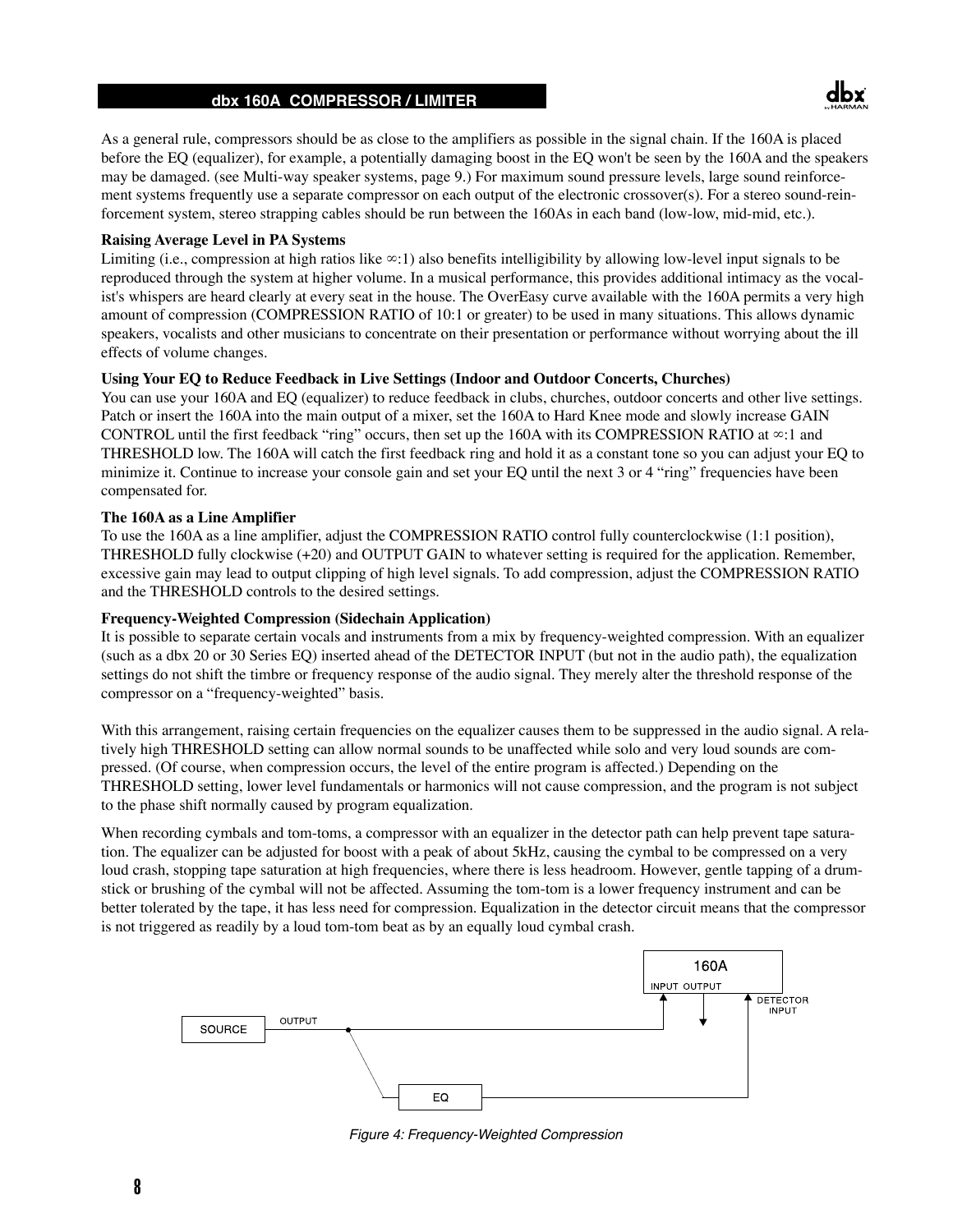The converse of the above EQ technique may be used: dipping the equalizer bands causes any sound with dominant energy in the affected register to pull the level up because the 160A will detect a need for less compression.

#### **De-Essing**

To apply de-essing to vocals (i.e., a reduction of sibilance), use a parametric equalizer in the level detector circuit and set it for high frequency boost in the specific frequency range where the vocal "hiss" or lisp occurs (generally in the 4-6kHz region). This pre-emphasizes the already "hissy" vocal input to the detector. Used in conjunction with a moderate to high THRESHOLD and COMPRESSION RATIO, this arrangement greatly attenuates the "essing" without affecting the basic sound quality or balance of the voice. While it is true that all frequencies are lowered in level when the compressor is triggered, generally the "sss" sound occurs alone, before or after the dominant tone in the voice.

#### **Increasing Sustain**

To increase the sustain of a musical instrument (e.g., a guitar or bass), use an equalizer in the level detector circuit and boost the EQ in the dominant frequency range of the instrument. Set the 160A to Hard Knee mode, with a fairly low THRESHOLD and a moderate COMPRESSION RATIO.

#### **Multi-Way Speaker Systems**

If a single compressor is to be used with a multi-way speaker system (i.e., before the crossover, after the EQ), the system operator is faced with the problem of keeping levels below the point of damage of the most sensitive part of the system. If, for example, mid-range drivers are frequently damaged, the whole system must be operated at a lower sound-pressure level, or additional mid-range drivers must be added. By inserting an equalizer in the detector path to the 160A, it can be made more sensitive to frequencies in the range handled by the sensitive drivers. The system can then be run at higher levels and will only be dropped back when damaging signals are present.

#### **Using a Filter in the Level Detector Circuit**

The results of inserting a filter in the level detector circuit are basically the same as obtained with an equalizer, as previously described. Those frequencies passed by the filter are subject to compression (or at least they are subject to considerably more compression than those frequencies outside the passband). Because a passive filter can have insertion loss, it may be necessary to lower the 160A's THRESHOLD setting to maintain a given amount of gain reduction within the filter passband; this can be determined by monitoring the 160A's THRESHOLD LEDs.

#### **Pre-Emphasis for Broadcast Applications**

By inserting a pre-emphasis filter network in the detector path of a 160A processing pre-emphasized audio, higher levels can be run within the headroom limitations of the broadcast chain.

#### **Anticipated Compression (Sidechain Application)**

By feeding the program directly to the 160A's detector input and sending the audio signal through a delay line before the audio input, the unit can anticipate the need for a gain change. With some experimentation, the effect can be that of zero attack time at a given frequency. Additional signal delays beyond this zero time will then cause the compressor to finish reducing the gain before the leading edge of the loud passage even enters the signal input. This will suppress the program material preceding this loud passage. The 160A will then begin to release (recover from compression) before the loud passage has ended.



*Figure 5: Anticipated Compresion*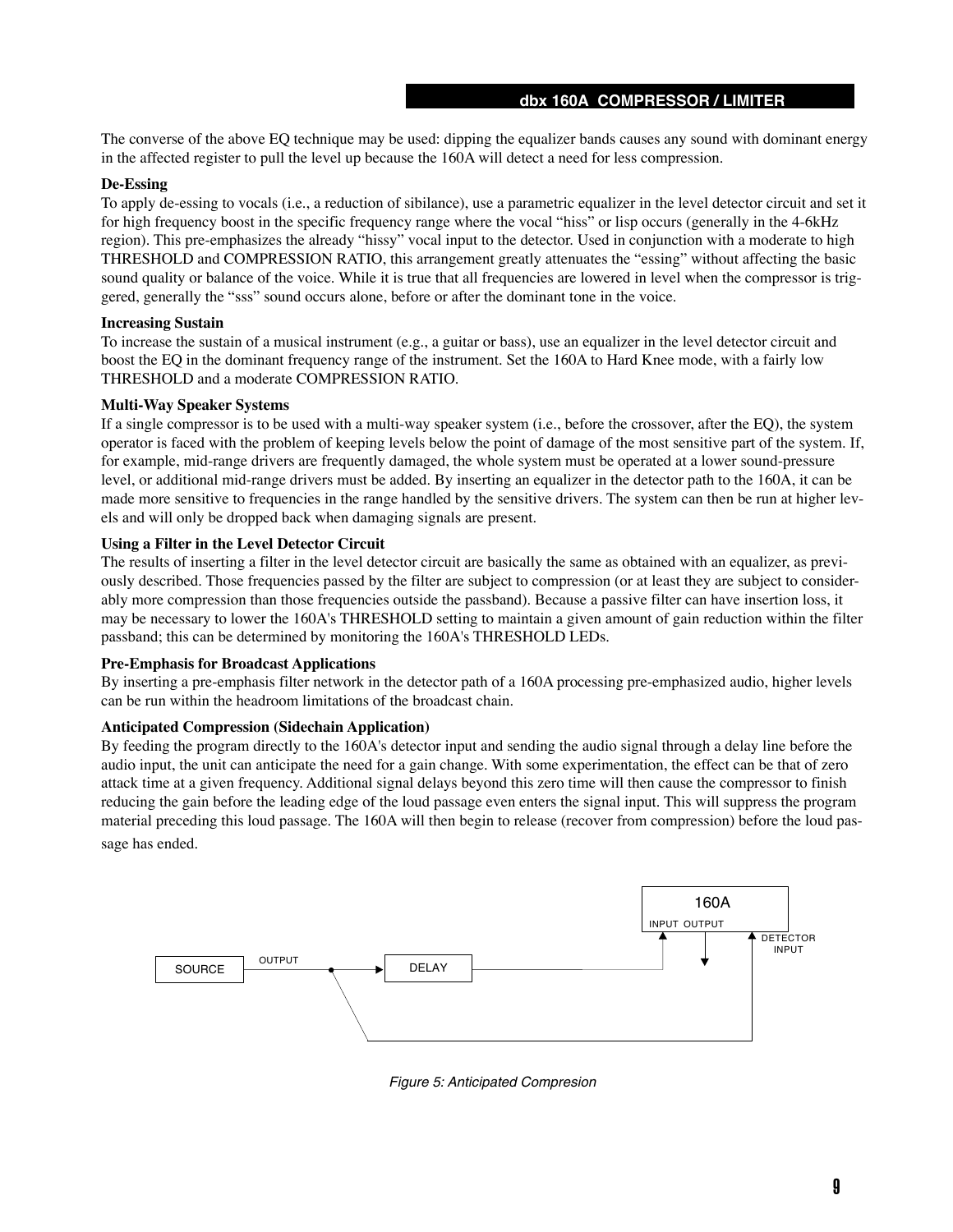# **CONNECTING THE 160A TO YOUR SYSTEM**

#### **Basic Connection**



The 160A has balanced inputs and outputs, and can be used with any line-level device. Some common examples include: mixing consoles, musical instruments, patch bays and other signal processors. For more specific cabling information, refer to Installation Considerations, page 12.

For all connections, refer to the following steps:

**1. Turn Off all equipment before making any connections.**

#### **2. Mount the 160A in a 1U rack space (optional).**

 The 160A requires one rack space (height) and 1 rack space (width). It can be mounted above or below anything that doesn't generate heat, since it requires no special ventilation. Ambient temperatures should not exceed 95°F (35°C) when equipment is powered.



*Note: Avoid over-tightening of rackmounting screws as this could damage the front panel. Caution: Never remove the cover. There are no user-serviceable parts inside, and you run the risk of an electric shock.*



#### **3. Make connections via XLR or 1/4" TRS jacks according to your requirements.**

 Typical patch points include: a mixer's channel or subgroup inserts when using the 160A on individual instruments or tracks; the mixer's main outputs or bus inserts when mixing; an instrument preamp's effects loop when using the 160A for guitar or bass; main outs of a submixer (e.g., keyboard mixer) as the signal is sent to main mixer; between a DAT's output and an analog cassette input. When using a chain of processors, the 160A may be placed either before or after effects or dynamic processors. However, if you are using the 160A for speaker protection, the compressor should be as close to the amplifier as possible in the signal chain. We recommend you use common sense and experiment with different setups to see which one provides the best results for your needs.

#### **4. Power On the unit: Securely connect the AC power cord to the unit and mains power.**

*Note: Check the line voltage. The unit is shipped for 115V or 230V, 50 or 60Hz operation. Refer to the unit's rear panel to verify your unit's precise line voltage.*

#### **Multi-Channel (Stereo) Connections**

Two channels of program material do not necessarily constitute a stereo program. A stereo program is one where the two channels are recorded and/or mixed to create the illusion of a single unified "panorama" of sound. The stability of the psychoacoustic "image" of each sound source within the stereo program depends upon its ability to maintain a specific phase and amplitude relationship from left to right channel.

If two independent compressors are used to process the stereo program, a loud sound occurring in one channel will cause the image to shift to the opposite side. This can be avoided by linking the two compressors in such a way that both channels receive the same amount of compression.

Stereo operation between two 160As can be accomplished by first "strapping" the two unit's together, i.e., by connecting the rear panel STEREO STRAPPING jacks of each unit with a 1/4" TRS phone cable. Then, designate one of the two units to be a "Host" (LINK button Out) and switch the other unit to "Link" mode (LINK button In, LINK LED On).

The Host 160A will now respond to the combined inputs of the 160As. The Host's controls will adjust the amount and nature of the compression and the Linked 160A will track accurately to preserve proper stereo imaging.

*Note: Remove the strapping cable if you want to use two 160As independently. When the LINK buttons on two strapped units are not depressed, the 160As do not operate independently because the "ring" of the strapping cable still sums the audio of each unit. The strapping cable must be removed for proper single-channel operation. If both LINK buttons are depressed, both units will be bypassed (i.e., fixed at unity gain).*

*Note: A 160A unit cannot be strapped with a dbx 160XT, 160X, 160, 161 or 162 unit.*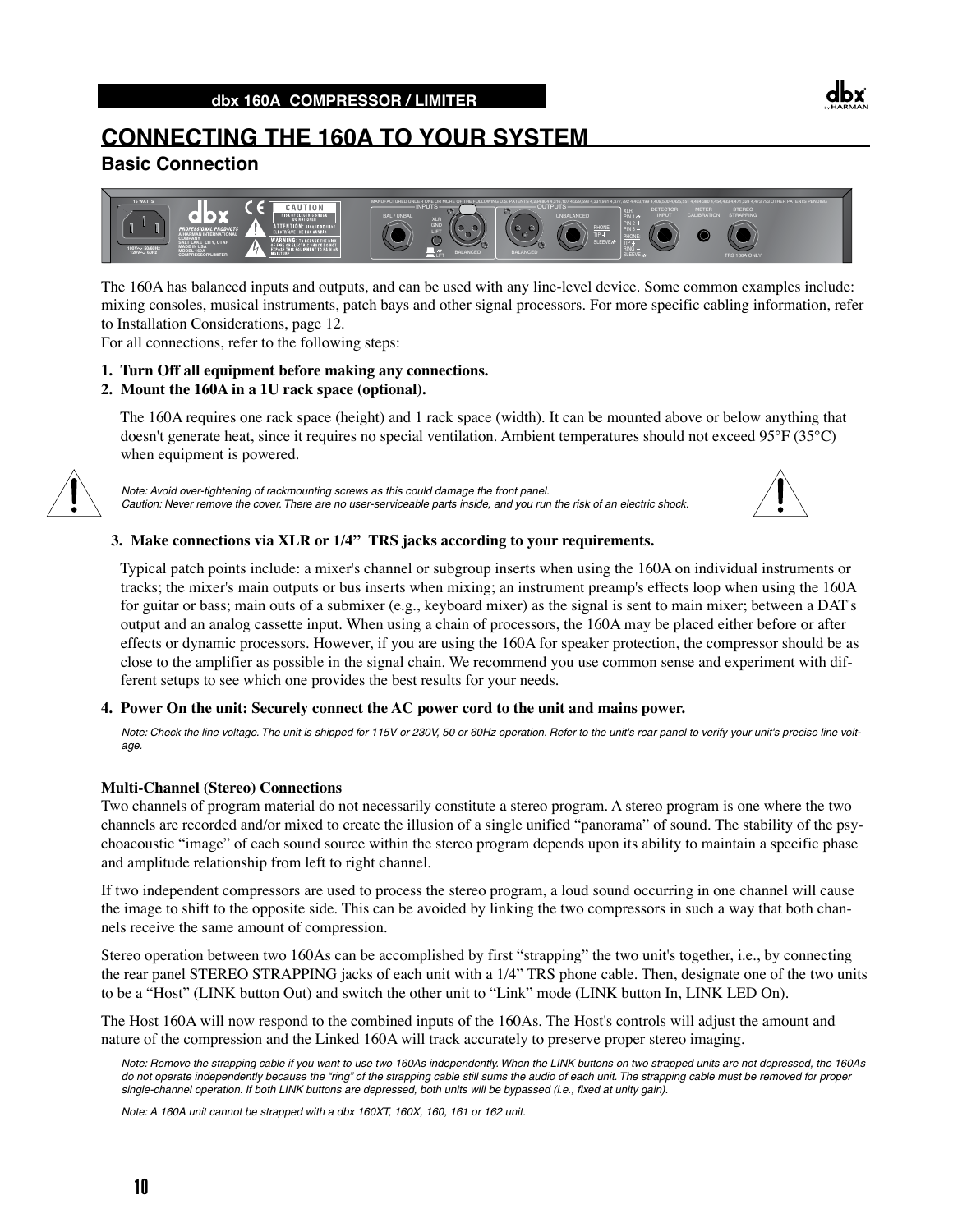

*Figure 6: Multi-Channel Connections*

#### **Using External Level Detector Inputs**

To control the compressor by signals other than the audio input (via an auxiliary device), connect the auxiliary device's output to the 160A's DETECTOR INPUT jack, and feed the auxiliary device's input with the same signal fed to the 160A's INPUT (Figures 4 and 5). This requires a Y-adaptor, unless the input signal has already been split (e.g., some synthesizers can send the same signal to two outputs).

In certain situations, the auxiliary device may need to be inserted in the signal path, not in the detector path. In such cases, signal is fed to the input of that device, and also to the DETECTOR INPUT, and the auxiliary device's output is fed to the 160A INPUT (e.g., using a delay line to create "negative" attack times).

#### **Specific System Connections**

The 160A has balanced inputs and outputs, and can be used with any line-level device. Some common examples include: mixing consoles, musical instruments, patch bays, and other signal processors.

#### **Mixing Board**

If you wish to compress a particular track of a multitrack recording or one channel of a live performance, connect the 160A INPUT to the audio source's output jack while the 160A OUTPUT can be directly connected to a line input jack (balanced or not) or the 160A's INPUT and OUTPUT can be wired to an Insert point. In the latter case, the signals will most likely be unbalanced.

*Note: The amount of compression is directly related to the level of the input signal. However, depending upon your system's setup, it may not always be crystal clear as to what volume controls in your chain affect input level and which affect output level. If the 160A, in relation to your mixer channel's volume controls, is "pre-fader" (i.e., the 160A is connected to mixer inserts so that the compression effect occurs before the mixer channel's volume fader), you can*  boost or cut the input level by adjusting the source's volume control (e.g., a synthesizer's volume control) and boost the track's output level using the 160A's *OUTPUT GAIN control or the mixer's volume fader (the latter here is great for track fade-outs). If the 160A, is "post fader" (i.e., the 160A is connected to mixer inserts so that the compression effect occurs after the level set by the mixer channel's volume fader), adjusting the mixer's volume fader changes the input level and the amount of compression. If you would rather have this volume fader control output, we suggest you set up the compressor directly between the source and the mixer channel's input. This way, you can use the instrument's volume control to define the input level and amount of compression and the mixer's volume fader to change only the overall volume of the track.*

#### **Musical Instruments (e.g., Electric Guitar, Bass, Keyboards, Electric-Acoustic Instruments)**

The output of an electric guitar is sometimes not "hot" enough to drive the 160A's INPUT. When this is the case, you should use the "PREAMP OUT" of your guitar amp (if so equipped), or the output of some other device that is designed to accept low-level instrument inputs (including various foot pedal effects, acoustic pickup preamps, and rack mount audio products, like the dbx 163X, 263X, and 563X). Such sources can be balanced or unbalanced -- this is no problem for the 160A.

Microphones, bass guitars, and electric-acoustic instruments, also typically have low-level outputs. With most setups they require signal boost to drive the 160A's INPUT. For example, when recording voice directly to a portable tape deck, a mic preamp placed between the mic and the 160A (which is then fed to one of the recorder's inputs) can boost the signal for the 160A as well as provide a high level signal to the tape deck.

Keyboards, samplers, drum machines and sound modules typically produce a line-level signal and can be connected directly from the instrument's output to the 160A's INPUT.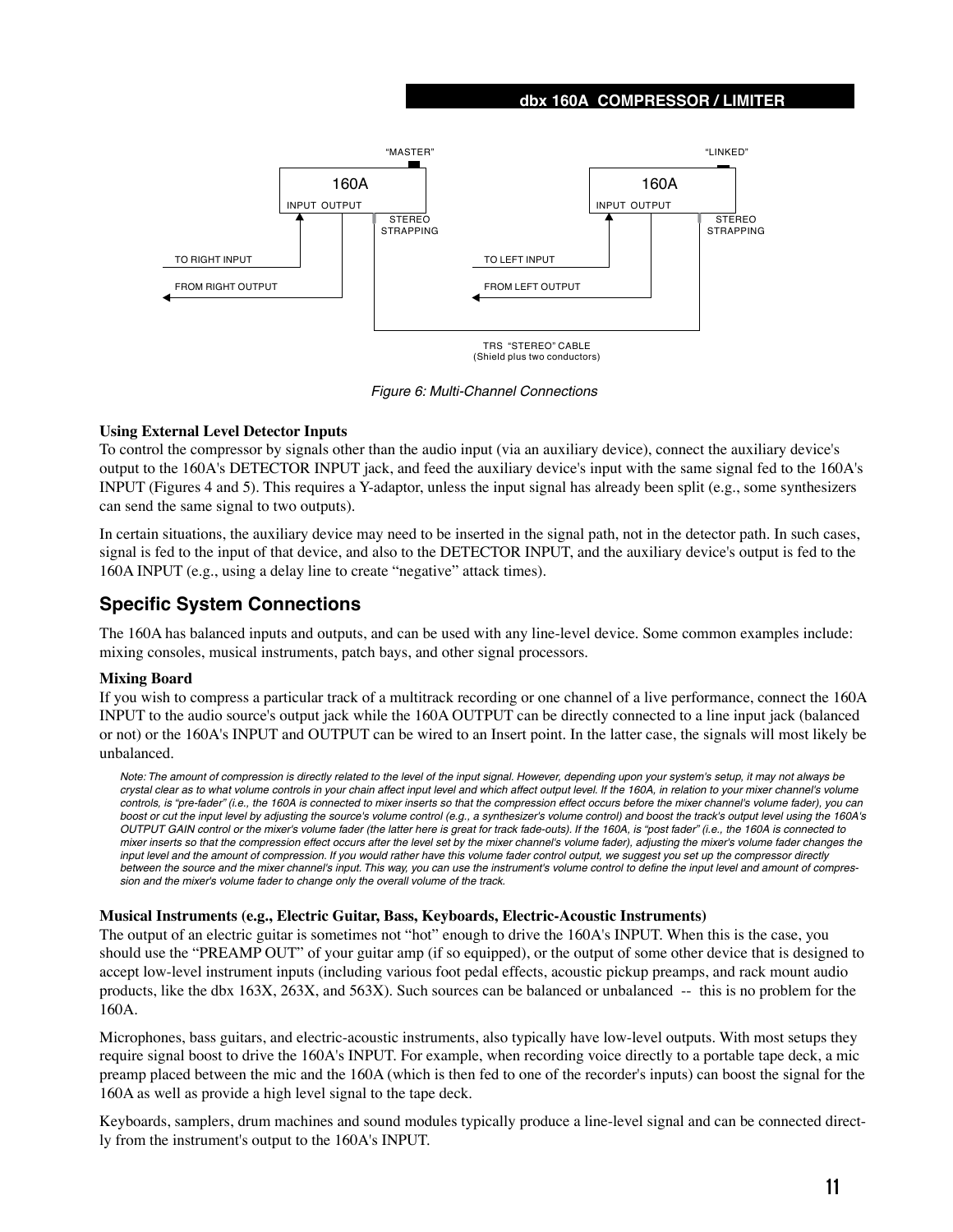

*Note: DO NOT CONNECT the output of a power amp or the speaker out of an instrument to the input of the 160A. Severe damage*  $\sqrt{1}$  to *system components may result.*

#### **Patch Bay**

In the studio, the 160A may be connected to a patch bay to allow it to be used anywhere in the studio system. If your studio is not fully balanced, you must ground the unused XLR pin (either pin 2 or 3) or use the 1/4" phone jack OUTPUT, which is single-ended. Another option is to have a qualified technician install an optional output transformer, which will require grounding of either pin 2 or 3 of the XLR-type OUTPUT.

#### **Sound Reinforcement**

To compress a live mix or to protect loudspeakers, connect the 160A between the source (mixing board or distribution amp) and the power amp(s). If multi-way loudspeakers with low-level electronic crossovers are used, the 160A(s) should go after the crossover(s). For a stereo system, you can separately stereo couple the two high band crossovers, low band crossovers, etc. (see page 10). If limitations require that you use a single 160A before a crossover, adding an equalizer to the side chain may provide some additional protection to your high frequency components (see "Speaker Protection, page 7).

# **INSTALLATION CONSIDERATIONS**

#### **Input/Output Cable Configurations**

#### **Hookups and Cabling**

The 160A is a 600Ω, balanced (differential) unit designed for nominal +4dBu levels; inputs and outputs are tip/ring/sleeve phone jacks and XLR-type jacks. The 160A can be used with either balanced or unbalanced sources and outputs can be used with either balanced or unbalanced loads, provided you use proper cabling.

A balanced line is defined as two-conductor shielded cable with the two center conductors carrying the same signal but of opposite polarity with respect to ground. An unbalanced line is generally a single-conductor shielded cable with the center conductor carrying the signal and the shield at ground potential.

#### **Input Cable Configurations**

The 160A has an actual input impedance of  $>40k\Omega$  in balanced or unbalanced configurations. This makes the 160A audio input suitable for use with virtually any source impedance, low or high. The 160A's input jacks are wired in parallel. That is, the phone jack  $TIP$  (+) connection is internally wired to the XLRe pin 2, the RING (-) is wired to pin 3, and the SLEEVE (shield) is wired to pin 1. Note that pins 2 and 3 are the reverse of certain older dbx and other manufacturer's equipment, but if the same connection is used at both the input and the output, the signal will be correctly polarized. ("in phase")

Reversing the input wires to the input terminals will result in the output signal polarity being the opposite of the input signal (180° out of phase").

#### **Output Cable Considerations**

The model 160A has two separate outputs: one single-ended amplifier driving the 1/4" stereo phone jack, and a separate active-balanced amplifier driving the XLR-type OUTPUT jack. Each is capable of driving a 600 $Ω$  load to +24dBu.



*Figure 7: Signal Flow (Balanced Connection)*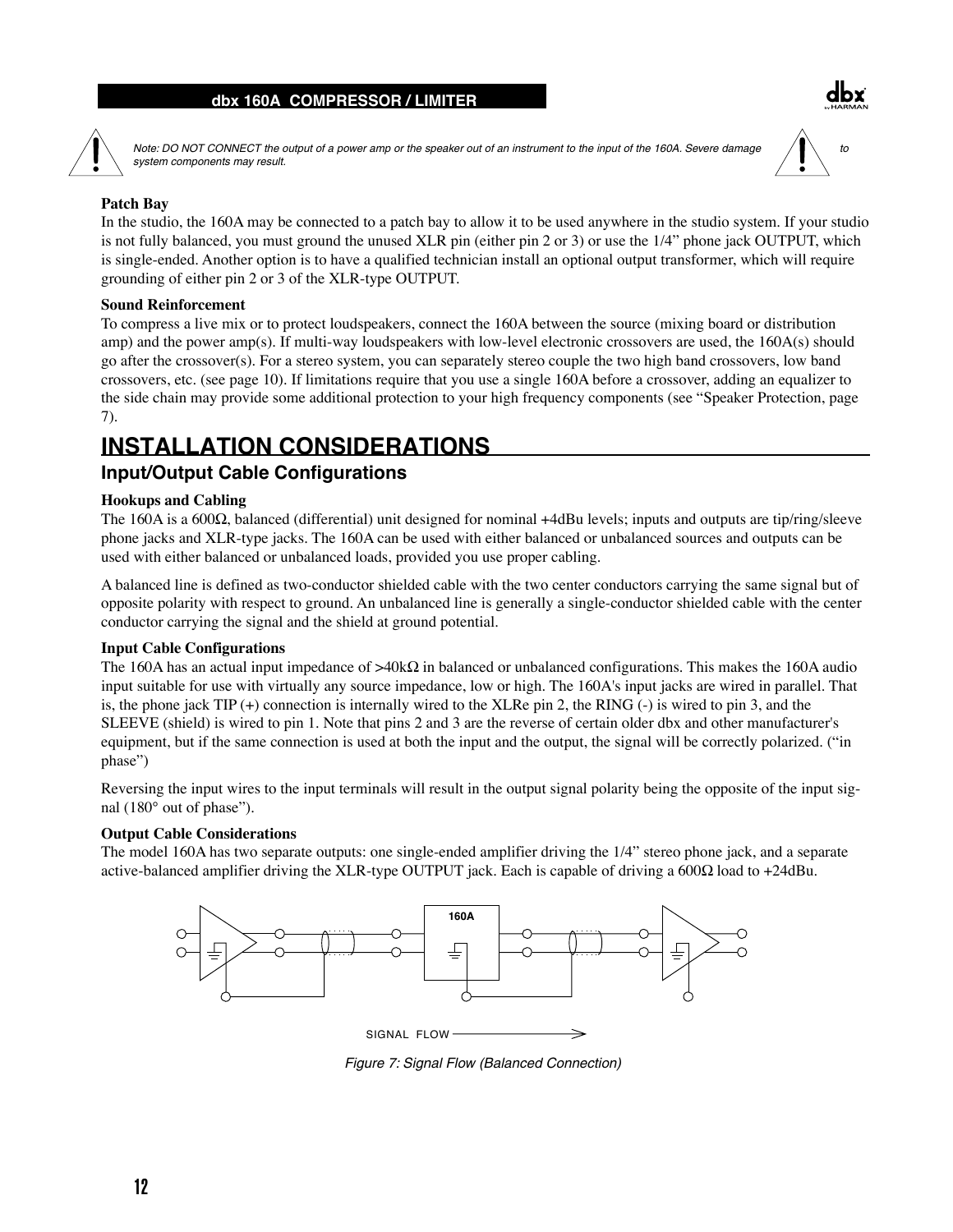#### **Grounding**

For maximum hum rejection with a balanced source, avoid common grounding at the 160A's input and output. Most balanced (3-conductor) cables have the shield connected at both ends. This can result in ground loops which cause hum. If hum is a problem, try changing the position of the rear panel GROUND LIFT switch. This switch disconnects the input XLR pin 1 (the shield) from the 160A's chassis ground. We advise starting with the switch in the LIFT position (shield disconnected at the 160A input). If hum persists try disconnecting the shield on one or more of your cables, preferably at the input of a device, not at the output: Ground the shield of the input cable at the source device (leaving it unconnected at the 160A's INPUT) and ground the shield of the output cable to the ground terminal of the 160A (leaving it unconnected at the receiving device). The shield is pin 1 on the XLR, SLEEVE on a 1/4" TRS.

# **TECHNICAL SUPPORT, FACTORY SERVICE**

### **Technical Support/Factory Service**

The 160A is an all-solid-state product with components chosen for high performance and excellent reliability. Each 160A is designed, assembled, tested, burned in and calibrated at the factory in the USA and should require no internal adjustment of any type throughout the life of the unit. We recommend that your 160A be returned to the factory only after referring to the manual and consulting with Technical Support.

Our phone number, fax number and address are listed on the back cover. When you contact dbx Technical Support, be prepared to accurately describe the problem. Know the serial number of your unit -- this is printed on a sticker attached to the rear panel.

*Note: Please refer to the terms of your Limited Two-Year Standard Warranty, which extends to the first end-user. After the warranty expires, a reasonable charge will be made for parts, labor, and packing if you choose to use the factory service facility. In all cases, you are responsible for transportation charges to the factory. dbx will pay return shipping if the unit is still under warranty.*

Shipping Instructions: Use the original packing material if it is available. Mark the package with the name of the shipper, and with the following words in quotes in red: "DELICATE INSTRUMENT, FRAGILE!" Insure the package properly. Ship prepaid, not collect. Do not ship parcel post. (If you do not plan to save the packaging material, please recycle it.)

### **Registration Card and User Feedback**

We appreciate your feedback. After you have an opportunity to use your new 160A, please complete the Registration Card (inserted this manual), and return it.

### **WARRANTY**

1. The warranty registration card that accompanies this product must be mailed within 30 days after purchase date to validate this warranty. Proof-of-purchase is considered to be the burden of the consumer.

2. dbx warrants this product, when bought and used solely within the U.S., to be free from defects in materials and workmanship under normal use and service.

3. dbx liability under this warranty is limited to repairing or, at our discretion, replacing defective materials that show evidence of defect, provided the product is returned to dbx WITH RETURN AUTHORIZATION from the factory, where all parts and labor will be covered up to a period of two years. A Return Authorization number must be obtained from dbx by telephone. The company shall not be liable for any consequential damage as a result of the product's use in any circuit or assembly.

4. dbx reserves the right to make changes in design or make additions to or improvements upon this product without incurring any obligation to install the same additions or improvements on products previously manufactured.

5. The foregoing is in lieu of all other warranties, expressed or implied, and dbx neither assumes nor authorizes any person to assume on its behalf any obligation or liability in connection with the sale of this product. In no event shall dbx or its dealers be liable for special or consequential damages or from any delay in the performance of this warranty due to causes beyond their control.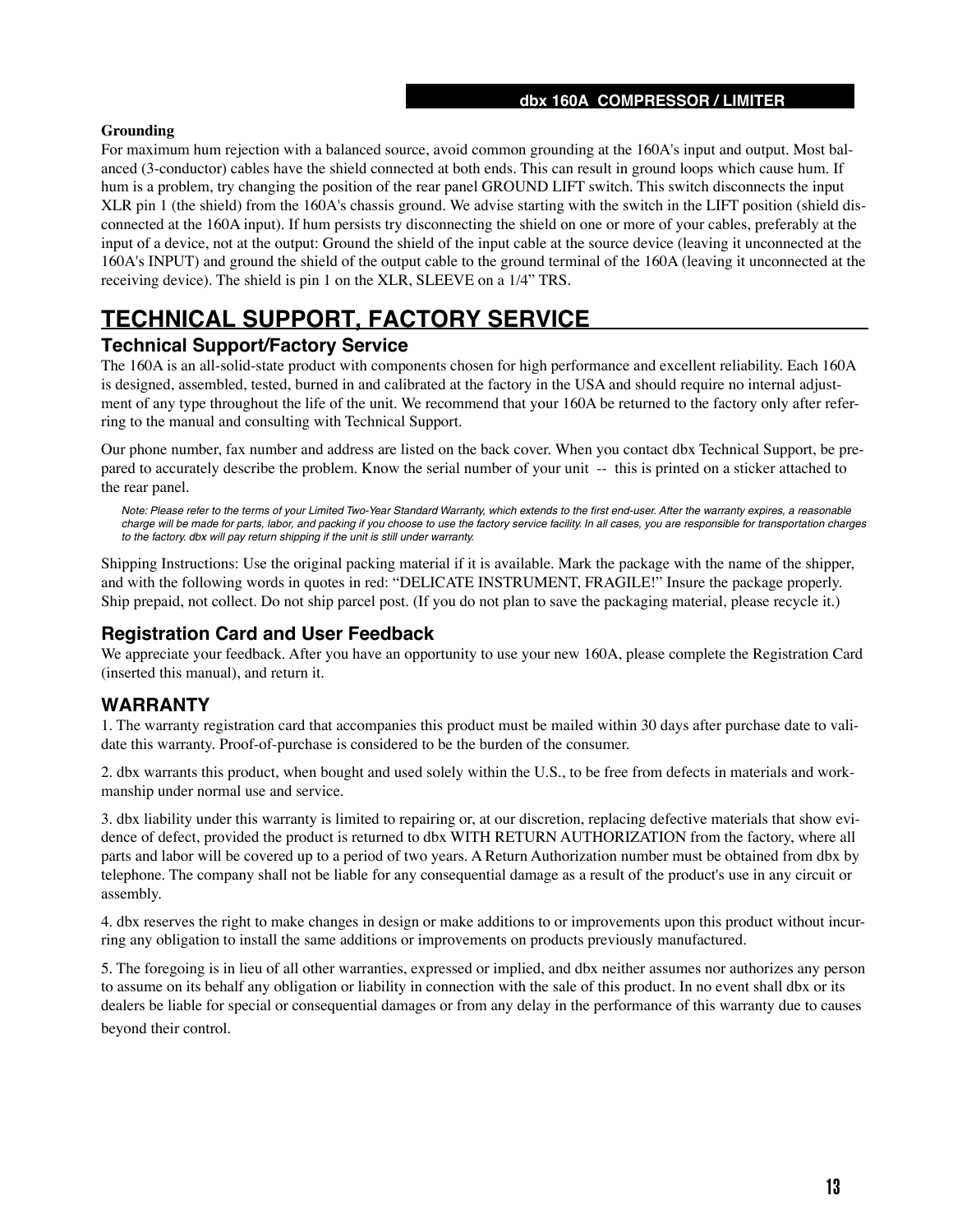### **SPECIFICATIONS**



Notes: Noise and frequency response specifications are at unity gain. 0dBV=1.0Vrms; 0dBu=0.775Vrms Specifications are subject to change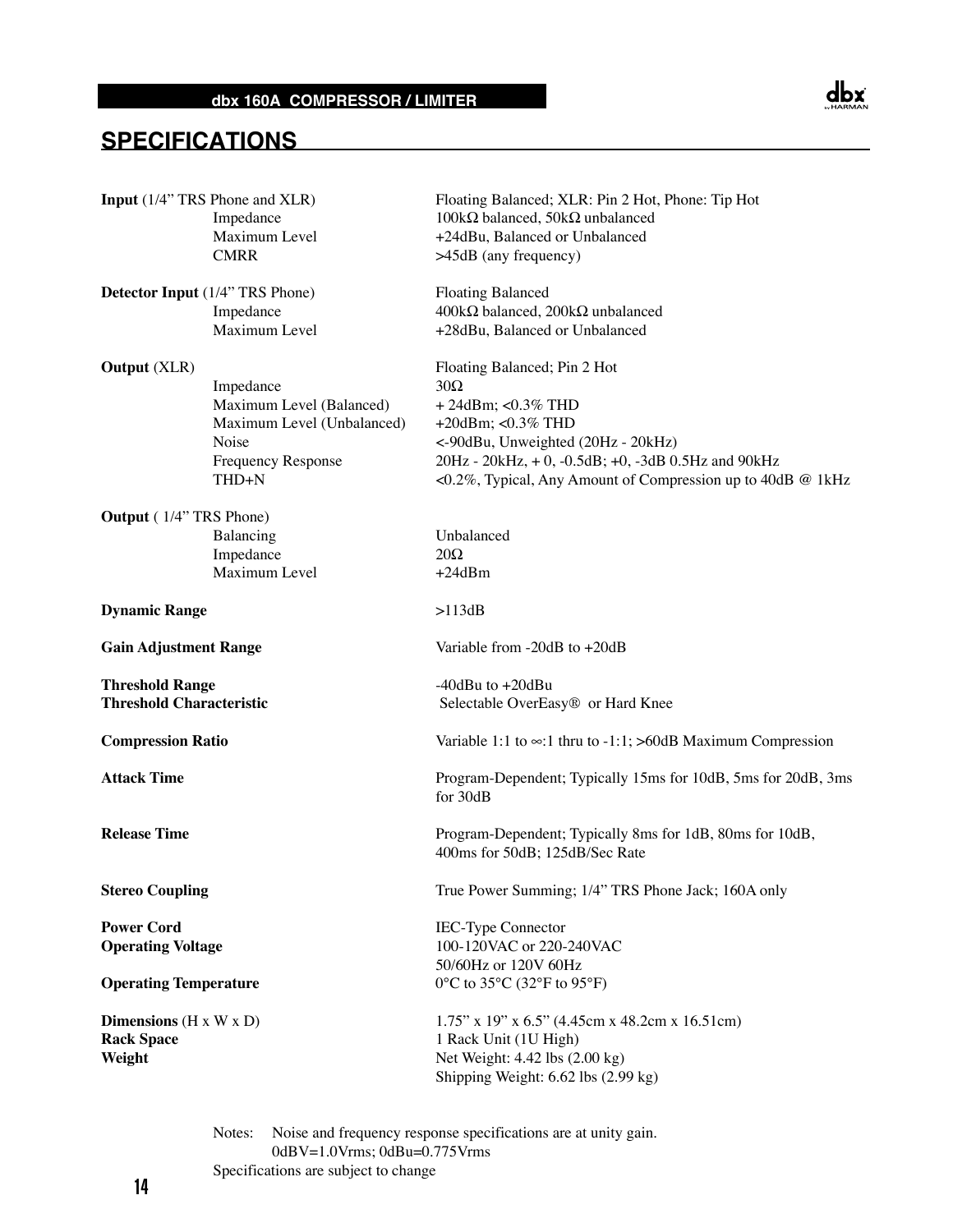# **NOTES**